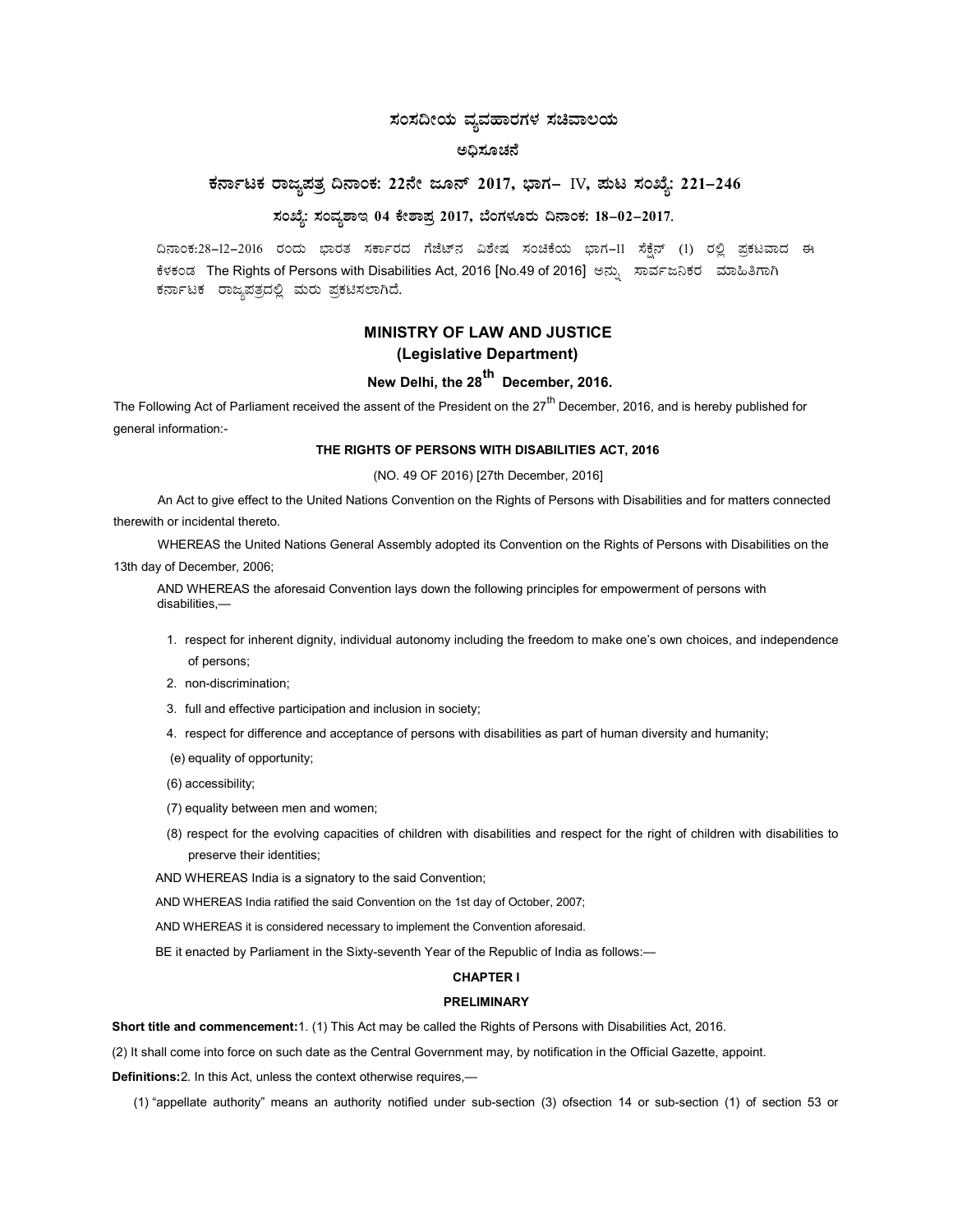designated under sub-section (1) of section 59, as the case may be;

(2) "appropriate Government" means,—

 in relation to the Central Government or any establishment wholly or substantially financed by that Government, or a Cantonment Board constituted under the Cantonments Act, 2006, (41 of 2006) the Central Government;

 in relation to a State Government or any establishment, wholly or substantially financed by that Government, or any local authority, other than a Cantonment Board, the State Government.

 "barrier'' means any factor including communicational, cultural, economic,environmental, institutional, political, social, attitudinal or structural factors which hampers the full and effective participation of persons with disabilities in society;

 "care-giver" means any person including parents and other family Members who with or without payment provides care, support or assistance to a person with disability;

"certifying authority" means an authority designated under sub-section (1) of section 57;

(f) "communication" includes means and formats of communication, languages,display of text, Braille, tactile communication, signs, large print, accessible multimedia,written, audio, video, visual displays, sign language, plain-language, humanreader,augmentative and alternative modes and accessible information and communication technology;

(g) "competent authority" means an authority appointed under section 49;

(h) "discrimination" in relation to disability, means any distinction, exclusion,restriction on the basis of disability which is the purpose or effect of impairing or nullifying the recognition, enjoyment or exercise on an equal basis with others of all human rights and fundamental freedoms in the political, economic, social, cultural, civil or any other field and includes all forms of discrimination and denial of reasonable accommodation;

(i) "establishment" includes a Government establishment and private establishment;

(j) "Fund" means the National Fund constituted under section 86;

(k) "Government establishment" means a corporation established by or under a Central Act or State Act or an authority or a body owned or controlled or aided by the Government or a local authority or a Government company as defined in section 2 of the Companies Act, 2013 (18 of 2013) and includes a Department of the Government;

(l) "high support" means an intensive support, physical, psychological and otherwise, which may be required by a person with benchmark disability for daily activities, to take independent and informed decision to access facilities and participating in all areas of life including education, employment, family and community life and treatment and therapy;

(m) "inclusive education" means a system of education wherein students with and without disability learn together and the system of teaching and learning is suitably adapted to meet the learning needs of different types of students with disabilities;

(n) "information and communication technology" includes all services and innovations relating to information and communication, including telecom services,web based services, electronic and print services, digital and virtual services;

(o) "institution" means an institution for the reception, care, protection, education,training, rehabilitation and any other activities for persons with disabilities;

(p) "local authority" means a Municipality or a Panchayat, as defined in clause (e) and clause (f) of article 243P of the Constitution; a Cantonment Board constitutedunder the Cantonments Act, 2006 (41 of 2006) and any other authority established under an Act of Parliament or a State Legislature to administer the civic affairs;

(q) "notification" means a notification published in the Official Gazette and the expression "notify" or "notified" shall be construed accordingly;

(r) "person with benchmark disability" means a person with not less than forty per cent. of a specified disability where specified disability has not been defined in measurable terms and includes a person with disability where specified disability has been defined in measurable terms, as certified by the certifying authority;

(s) "person with disability" means a person with long term physical, mental,intellectual or sensory impairment which, in interaction with barriers, hinders his full and effective participation in society equally with others;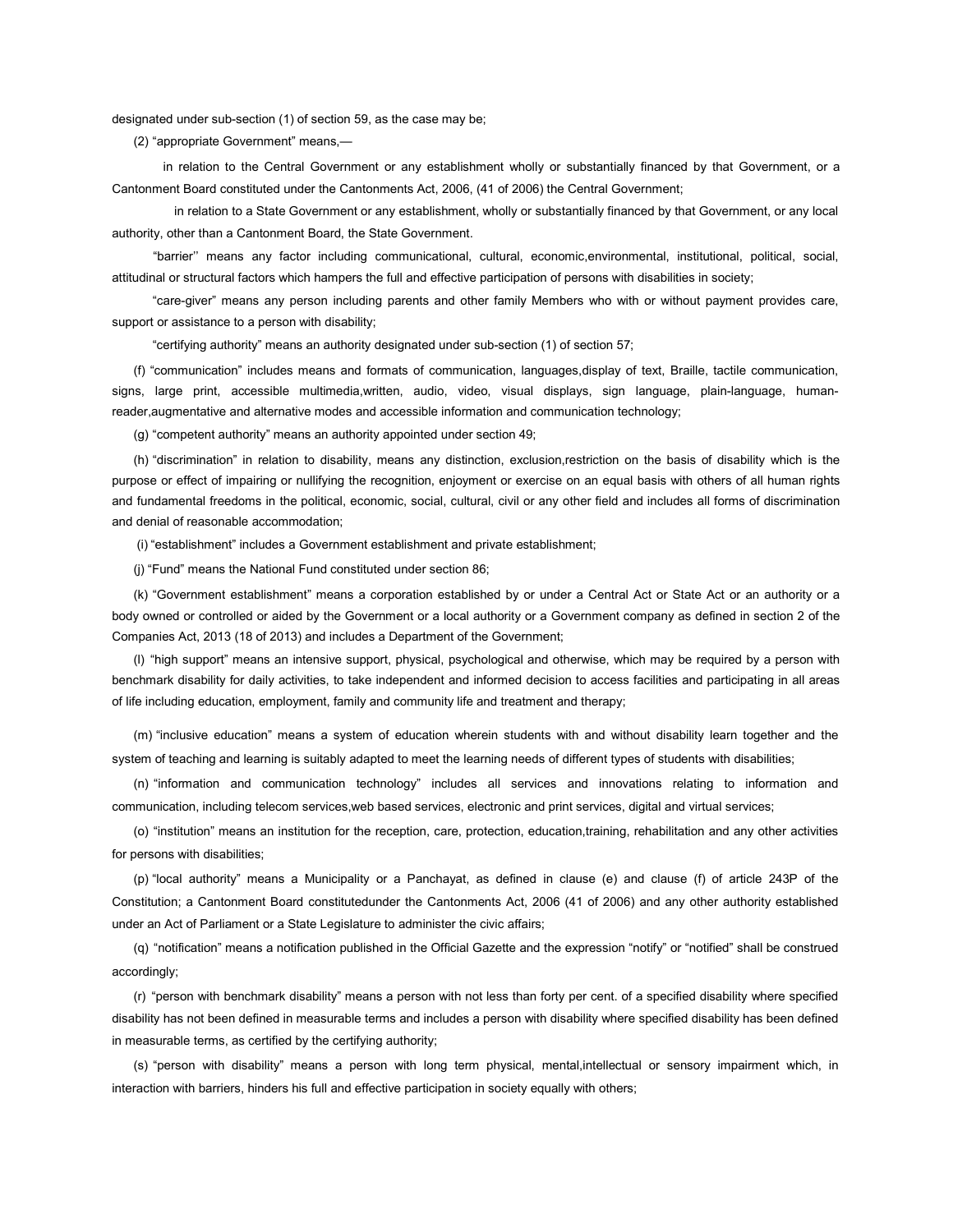(t) "person with disability having high support needs" means a person with benchmark disability certified under clause (a) of sub-section (2) of section 58 who needs high support;

(u) "prescribed" means prescribed by rules made under this Act;

(v) "private establishment" means a company, firm, cooperative or other society,associations, trust, agency, institution, organisation, union, factory or such otherestablishment as the appropriate Government may, by notification, specify;

(w) "public building" means a Government or private building, used or accessed by the public at large, including a building used for educational or vocational purposes,workplace, commercial activities, public utilities, religious, cultural, leisure or recreational activities, medical or health services, law enforcement agencies, reformatories or judicial foras, railway stations or platforms, roadways bus stands or terminus, airports or waterways;

(x) "public facilities and services" includes all forms of delivery of services to the public at large, including housing, educational and vocational trainings, employment and career advancement, shopping or marketing, religious, cultural, leisure or recreational, medical, health and rehabilitation, banking, finance and insurance,communication, postal and information, access to justice, public utilities, transportation;

(y) "reasonable accommodation" means necessary and appropriate modificationand adjustments, without imposing a disproportionate or undue burden in a particular case, to ensure to persons with disabilities the enjoyment or exercise of rights equally with others;

(z) "registered organisation" means an association of persons with disabilities or a disabled person organisation, association of parents of persons with disabilities,association of persons with disabilities and family members, or a voluntary or non-governmental or charitable organisation or trust, society, or non-profit company working for the welfare of the persons with disabilities, duly registered under an Act of Parliament or a State Legislature;

(za) "rehabilitation" refers to a process aimed at enabling persons with disabilities to attain and maintain optimal, physical, sensory, intellectual, psychological environmental or social function levels;

(zb) "Special Employment Exchange" means any office or place established and maintained by the Government for the collection and furnishing of information, either by keeping of registers or otherwise, regarding—

(i) persons who seek to engage employees from amongst the persons with disabilities;

(ii) persons with benchmark disability who seek employment;

(iii) vacancies to which persons with benchmark disabilities seeking employment may be

appointed; (zc) "specified disability" means the disabilities as specified in the Schedule;

 (zd) "transportation systems" includes road transport, rail transport, air transport,water transport, para transit systems for the last mile connectivity, road and street infrastructure, etc.;

(ze) "universal design" means the design of products, environments, programmesand services to be usable by all people to the greatest extent possible, without the need for adaptation or specialised design and shall apply to assistive devices including advanced technologies for particular group of persons with disabilities.

## CHAPTER II

## RIGHTS AND ENTITLEMENTS

3. Equality and non discrimination :(1) The appropriate Government shall ensure that the persons with disabilities enjoy the right to equality, life with dignity and respect for his or her integrity equally with others.

(2) The appropriate Government shall take steps to utilise the capacity of persons with disabilities by providing appropriate environment.

(3) No person with disability shall be discriminated on the ground of disability, unlesit is shown that the impugned act or omission is a proportionate means of achieving a legitimate aim.

(4) No person shall be deprived of his or her personal liberty only on the ground of disability.

(5) The appropriate Government shall take necessary steps to ensure reasonableaccommodation for persons with disabilities.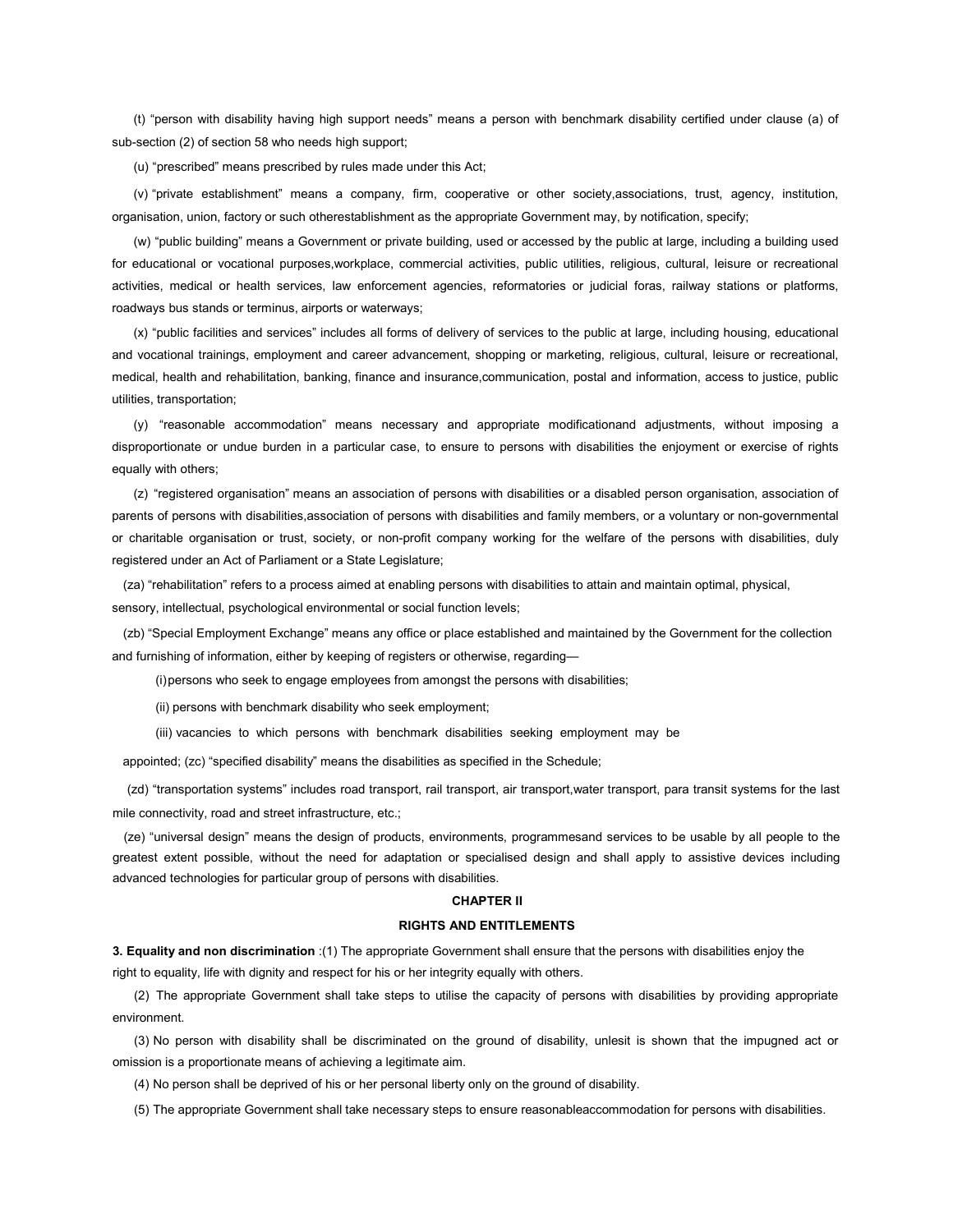4. Women andchildren with disabilities:(1) The appropriate Government and the local authorities shall take measures to ensure that

the women and children with disabilities enjoy their rights equally with others.

(b) The appropriate Government and local authorities shall ensure that all children with disabilities shall have right on an equal basis to freely express their views on all matters affecting them and provide them appropriate support keeping in view their age and disability.".

5. Community life:(1) The persons with disabilities shall have the right to live in the community.

(2) The appropriate Government shall endeavour that the persons with disabilities are,—

(a) not obliged to live in any particular living arrangement; and

(b) given access to a range of in-house, residential and other community support services, including personal assistance necessary to support living with due regard to age and gender.

6. Protection from cruelty and inhuman treatment:(1) The appropriate Government shall take measures to protect persons with disabilities from being subjected to torture, cruel, inhuman or degrading treatment.

(2) No person with disability shall be a subject of any research without,—

(i) his or her free and informed consent obtained through accessible modes, means and formats of communication; and

(ii) prior permission of a Committee for Research on Disability constituted in the prescribed manner for the purpose by the appropriate Government in which not less than half of the Members shall themselves be either persons with disabilities or Members of the registered organisation as defined under clause (z) of section 2.

7. Protection from abuse, violence and exploitation: (1) The appropriate Government shall take measures to protect persons with disabilities from all forms of abuse, violence and exploitation and to prevent the same, shall-

- (a) take cognizance of incidents of abuse, violence and exploitation and provide legal remedies available against such incidents;
- (b) take steps for avoiding such incidents and prescribe the procedure for its reporting;
- (c) take steps to rescue, protect and rehabilitate victims of such incidents; and
- (d) create awareness and make available information among the public.

(2) Any person or registered organisation who or which has reason to believe that an act of abuse, violence or exploitation has been, or is being, or is likely to be committed against any person with disability, may give information about it to the Executive Magistrate within the local limits of whose jurisdiction such incidents occur.

(3) The Executive Magistrate on receipt of such information, shall take immediate steps to stop or prevent its occurrence, as the case may be, or pass such order as he deems fit for the protection of such person with disability including an order—

(a) to rescue the victim of such act, authorising the police or any organisation working for persons with disabilities to provide for the safe custody or rehabilitationof such person, or both, as the case may be;

(b) for providing protective custody to the person with disability, if such person so desires;

(c) to provide maintenance to such person with disability.

(4) Any police officer who receives a complaint or otherwise comes to know of abuse,violence or exploitation towards any person

with disability shall inform the aggrieved person of—

(a) his or her right to apply for protection under sub-section (2) and the particularsof the Executive Magistrate having jurisdiction to provide assistance;

(b) the particulars of the nearest organisation or institution working for the rehabilitation of persons with disabilities;

(c) the right to free legal aid; and

(d) the right to file a complaint under the provisions of this Act or any other law dealing with such offence:

Provided that nothing in this section shall be construed in any manner as to relieve the police officer from his duty to proceed in accordance with law upon receipt of information as to the commission of a cognizable offence.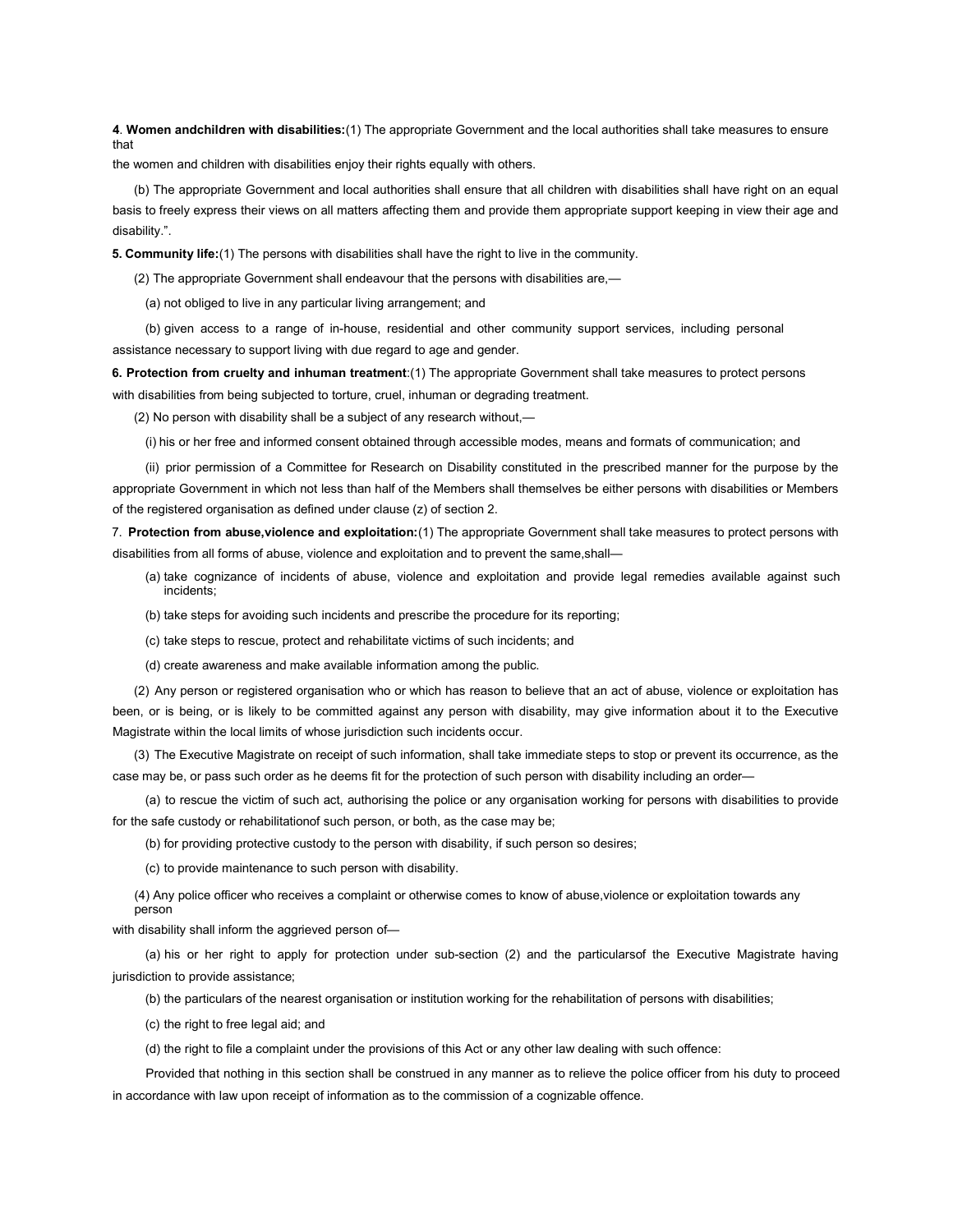(5) If the Executive Magistrate finds that the alleged act or behaviour constitutes anoffence under the Indian Penal Code, (45 of 1860.) or under any other law for the time being in force, hemay forward the complaint to that effect to the Judicial or Metropolitan Magistrate, as the case may be, having jurisdiction in the matter.

8. Protection and Safety: (1) The persons with disabilities shall have equal protection and safety in situations of risk, armed conflict, humanitarian emergencies and natural disasters.

(2) The National Disaster Management Authority and the State Disaster ManagementAuthority shall take appropriate measures to ensure inclusion of persons with disabilities in its disaster management activities as defined under clause (e) of section 2 of the Disaster

Management Act, 2005 ( 53 of 2005) for the safety and protection of persons with disabilities.

(3) The District Disaster Management Authority constituted under section 25 of theDisaster Management Act, 2005 ( 53 of 2005) shall maintain record of details of persons with disabilities in the district and take suitable measures to inform such persons of any situations of risk so asto enhance disaster preparedness.

(4) The authorities engaged in reconstruction activities subsequent to any situation of risk, armed conflict or natural disasters shall undertake such activities, in consultation with the concerned State Commissioner, in accordance with the accessibility requirements of

persons with disabilities.

**9. Home and family:** (1) No child with disability shall be separated from his or her parents on the ground of disability except on an order of competent court, if required, in the best interest of the child.

(2) Where the parents are unable to take care of a child with disability, the competent court shall place such child with his or her near relations, and failing that within the communityin a family setting or in exceptional cases in shelter home run by the appropriate Government or non-governmental organisation, as may be required.

10. Reproductive rights: (1) The appropriate Government shall ensure that persons with disabilities have access to appropriate information regarding reproductive and family planning.

(2) No person with disability shall be subject to any medical procedure which leads to infertility without his or her free and informed consent.

11. Accessibility in voting: The Election Commission of India and the State Election Commissions shall ensure that all polling stations are accessible to persons with disabilities and all materials related to the electoral process are easily understandable by and accessible to them.

12. Access to justice: (1) The appropriate Government shall ensure that persons with disabilities are able to exercise the right to access any court, tribunal, authority, commission or any other body having judicial or quasi-judicial or investigative powers without discrimination on the basisof disability.

(2) The appropriate Government shall take steps to put in place suitable support measures for persons with disabilities specially those living outside family and those disabledrequiring high support for exercising legal rights.

(3) The National Legal Services Authority and the State Legal Services Authoritiesconstituted under the Legal Services Authorities Act, 1987 (39 of 1987) shall make provisions including reasonable accommodation to ensure that persons with disabilities have access to any scheme, programme, facility or service offered by them equally with others.

(4) The appropriate Government shall take steps to—

(a) ensure that all their public documents are in accessible formats;

(b) ensure that the filing departments, registry or any other office of records are supplied with necessary equipment to enable filing, storing and referring to thedocuments and evidence in accessible formats; and

(c) make available all necessary facilities and equipment to facilitate recording of testimonies, arguments or opinion given by persons with disabilities in their preferred language and means of communication.

13. Legal capacity:(1) The appropriate Government shall ensure that the persons with disabilities have right, equally with others, to own or inherit property, movable or immovable, control their financial affairs and have access to bank loans, mortgages and other forms of financial credit.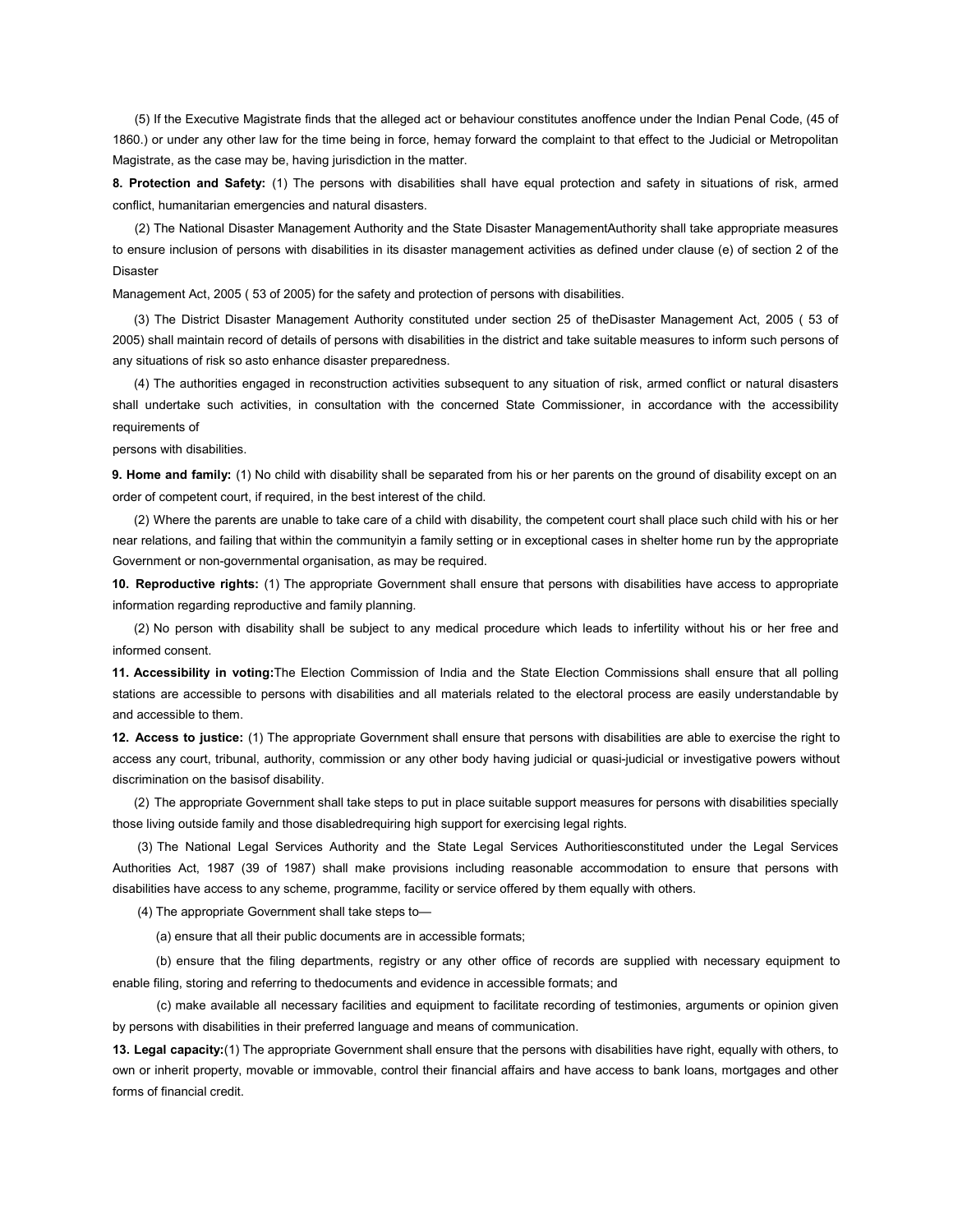(2) The appropriate Government shall ensure that the persons with disabilities enjoy legal capacity on an equal basis with others in all aspects of life and have the right to equal recognition everywhere as any other person before the law.

(3) When a conflict of interest arises between a person providing support and aperson with disability in a particular financial, property or other economic transaction, then such supporting person shall abstain from providing support to the person with disability in

## that transaction:

Provided that there shall not be a presumption of conflict of interest just on the basis that the supporting person is related to the person with disability by blood, affinity or adoption.

(4) A person with disability may alter, modify or dismantle any support arrangement and seek the support of another:

Provided that such alteration, modification or dismantling shall be prospective in nature and shall not nullify any third party transaction entered into by the person with disability with the aforesaid support arrangement.

(5) Any person providing support to the person with disability shall not exercise undue influence and shall respect his or her autonomy, dignity and privacy.

14. Provision for guardianship. (1) Notwithstanding anything contained in any other law for the time being in force, on and from the date of commencement of this Act, where a district court or any designated authority, as notified by the State Government, finds that a person with disability, who had been provided adequate and appropriate support but is unable to take legally binding decisions, may be provided further support of a limited guardian to take legally binding decisions on his behalf in consultation with such person, in such manner, as may be prescribed by the State Government:

Provided that the District Court or the designated authority, as the case may be, may grant total support to the person with disability requiring such support or where the limited guardianship is to be granted repeatedly, in which case, the decision regarding the support to be provided shall be reviewed by the Court or the designated authority, as the case may be, to determine the nature and manner of support to be provided.

Explanation.—For the purposes of this sub-section, "limited guardianship" means a system of joint decision which operates on mutual understanding and trust between the guardian and the person with disability, which shall be limited to a specific period and for specific decision and situation and shall operate in accordance to the will of the person with disability.

(2) On and from the date of commencement of this Act, every guardian appointed under any provision of any other law for the time being in force, for a person with disability shall be deemed to function as a limited guardian.

(3) Any person with disability aggrieved by the decision of the designated authority appointing a legal guardian may prefer an appeal to such appellate authority, as may be notified by the State Government for the purpose.

15. Designation of authorities to support: (1) The appropriate Government shall designate one or more authorities to mobilise the community and create social awareness to support persons with disabilities in exercise of their legal capacity.

(2) The authority designated under sub-section (1) shall take measures for setting up suitable support arrangements to exercise legal capacity by persons with disabilities living in institutions and those with high support needs and any other measures as may be required.

## CHAPTER III

#### EDUCATION

16. Duty of educational institutions.The appropriate Government and the local authorities shall endeavour that all educational institutions funded or recognised by them provide inclusive education to the children with disabilities and towards that end shall—

(i) admit them without discrimination and provide education and opportunities for sports and recreation activities equally with others;

(2) make building, campus and various facilities accessible;

(3) provide reasonable accommodation according to the individual's requirements;

(4) provide necessary support individualised or otherwise in environments that maximise academic and social development consistent with the goal of full inclusion;

(e) ensure that the education to persons who are blind or deaf or both is imparted in the most appropriate languages and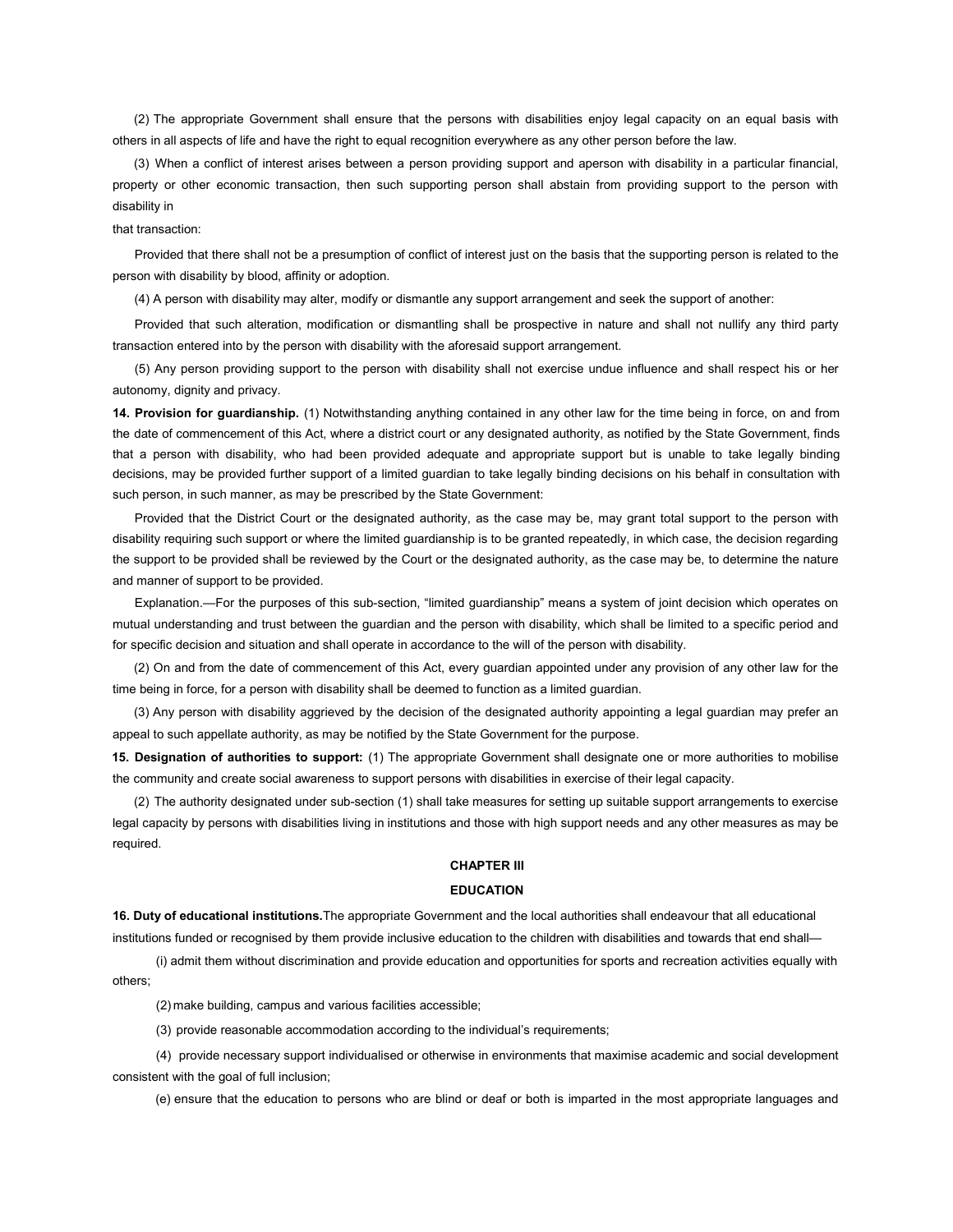modes and means of communication;

(f) detect specific learning disabilities in children at the earliest and take suitable pedagogical and other measures to overcome

them;

(g) monitor participation, progress in terms of attainment levels and completion of education in respect of every student with

disability;

(h) provide transportation facilities to the children with disabilities and also the attendant of the children with disabilities having high support needs.

17. Specific measures to promote and facilitate inclusive education:The appropriate Government and the local authorities shall take the following measures for the purpose of section 16, namely:—

(a) to conduct survey of school going children in every five years for identifying children with disabilities, ascertaining their special needs and the extent to which these are being met:

Provided that the first survey shall be conducted within a period of two years from the date of commencement of this Act;

(2) to establish adequate number of teacher training institutions;

(3) to train and employ teachers, including teachers with disability who are qualified in sign language and Braille and also teachers who are trained in teaching children with intellectual disability;

(4) to train professionals and staff to support inclusive education at all levels of school education;

(5) to establish adequate number of resource centres to support educational institutions at all levels of school education;

(6) to promote the use of appropriate augmentative and alternative modes including means and formats of communication, Braille and sign language to supplement the use of one's own speech to fulfill the daily communication needs of persons with speech, communication or language disabilities and enables them to participate and contribute to their community and society;

(7) to provide books, other learning materials and appropriate assistive devices to students with benchmark disabilities free of cost up to the age of eighteen years;

(8) to provide scholarships in appropriate cases to students with benchmark disability;

(9) to make suitable modifications in the curriculum and examination system to meet the needs of students with disabilities such as extra time for completion of examination paper, facility of scribe or amanuensis, exemption from second and third language courses;

(10) to promote research to improve learning; and

(11) any other measures, as may be required.

18. Adult education: The appropriate Government and the local authorities shall take measures to promote, protect and ensure participation of persons with disabilities in adult education and continuing education programmes equally with others.

#### CHAPTER IV

## SKILL DEVELOPMENT AND EMPLOYMENT

19. vocational training and self-employment: (1) The appropriate Government shall formulate schemes and programmes including provision of loans at concessional rates to facilitate and support employment of persons with disabilities especially for their vocational training and self employment.

2 The schemes and programmes referred to in sub-section (1) shall provide for—

(a) inclusion of person with disability in all mainstream formal and non-formal vocational and skill training schemes and programmes;

(b) to ensure that a person with disability has adequate support and facilities to avail specific training;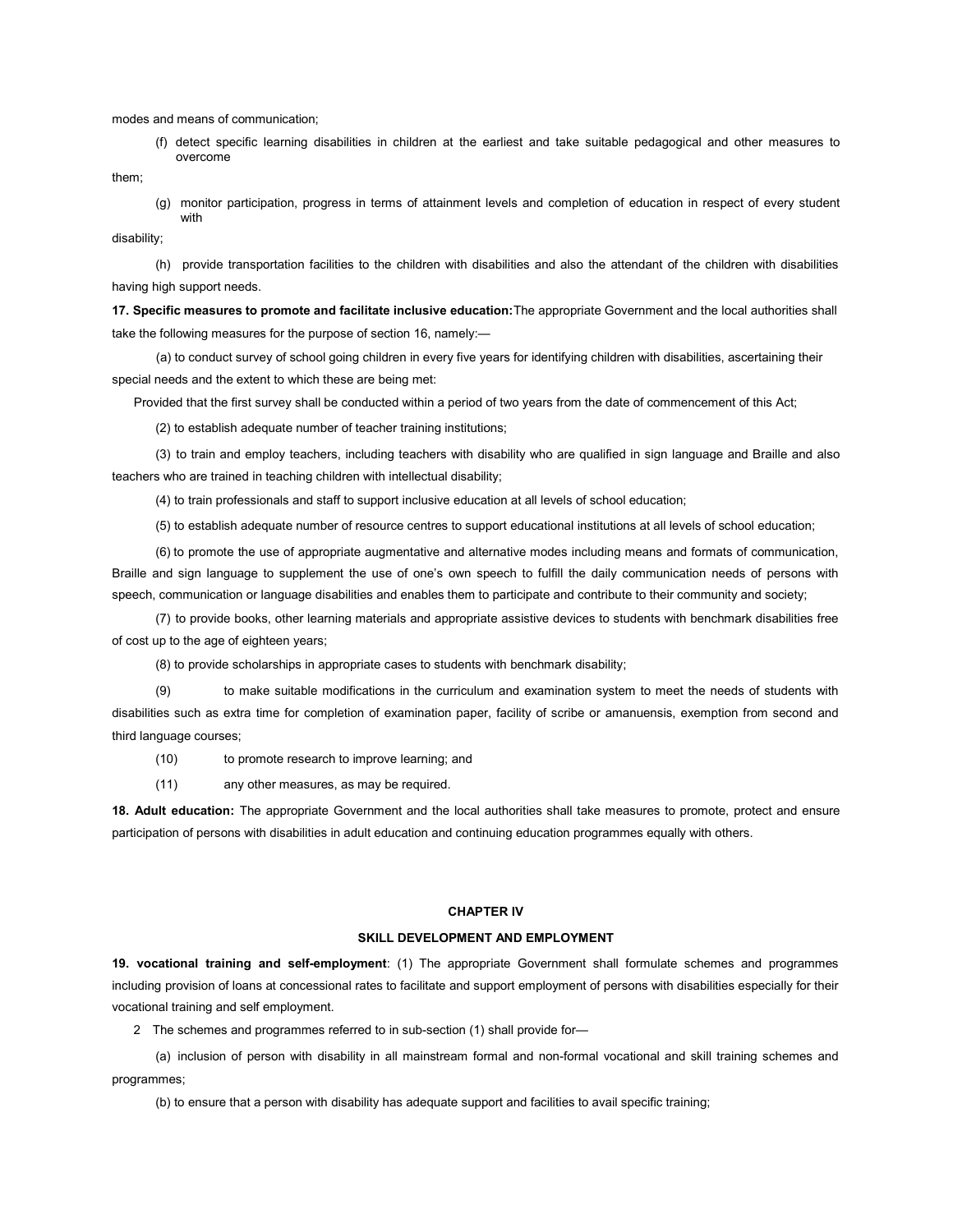(c) exclusive skill training programmes for persons with disabilities with active links with the market, for those with developmental, intellectual, multiple disabilities and autism;

(d) loans at concessional rates including that of microcredit;

(e) marketing the products made by persons with disabilities; and

(f ) maintenance of disaggregated data on the progress made in the skill training and self-employment, including persons with

disabilities.

20. Non discrimination in employment :(1) No Government establishment shall discriminate against any person with disability in any matter relating to employment:

Provided that the appropriate Government may, having regard to the type of work carried on in any establishment, notification and subject to such conditions, if any,exempt any establishment from the provisions of this section.

(2) Every Government establishment shall provide reasonable accommodation and appropriate barrier free and conducive environment to employees with disability.

(3) No promotion shall be denied to a person merely on the ground of disability.

(4) No Government establishment shall dispense with or reduce in rank, an employee who acquires a disability during his or her service:

Provided that, if an employee after acquiring disability is not suitable for the post he was holding, shall be shifted to some other post with the same pay scale and service benefits:

Provided further that if it is not possible to adjust the employee against any post, he may be kept on a supernumerary post until a suitable post is available or he attains the age of superannuation, whichever is earlier.

(5) The appropriate Government may frame policies for posting and transfer of employees with disabilities.

21. Equal opportunity policy: (1) Every establishment shall notify equal opportunity policy detailing measures proposed to be taken by it in pursuance of the provisions of this Chapter in the manner as may be prescribed by the Central Government.

(2) Every establishment shall register a copy of the said policy with the Chief Commissioner or the State Commissioner, as the case may be.

22. Maintenance of records:(1) Every establishment shall maintain records of the persons with disabilities in relation to the matter of employment, facilities provided and other necessary information in compliance with the provisions of this Chapter in such form and manner as may be prescribed by the Central Government.

(2) Every employment exchange shall maintain records of persons with disabilities seeking employment.

(3) The records maintained under sub-section (1) shall be open to inspection at all reasonable hours by such persons as may be authorised in their behalf by the appropriate Government.

23. Appointment of Grievance Redressal Officer.:(1) Every Government establishment shall appoint a Grievance Redressal Officer for the purpose of section 19 and shall inform the Chief Commissioner or the State Commissioner, as the case may be, about the appointment of such officer.

(2) Any person aggrieved with the non-compliance of the provisions of section 20,may file a complaint with the Grievance Redressal Officer, who shall investigate it and shall take up the matter with the establishment for corrective action.

(3) The Grievance Redressal Officer shall maintain a register of complaints in the manner as may be prescribed by the Central Government, and every complaint shall be inquired within two weeks of its registration.

(4) If the aggrieved person is not satisfied with the action taken on his or her complaint, he or she may approach the District-Level Committee on disability.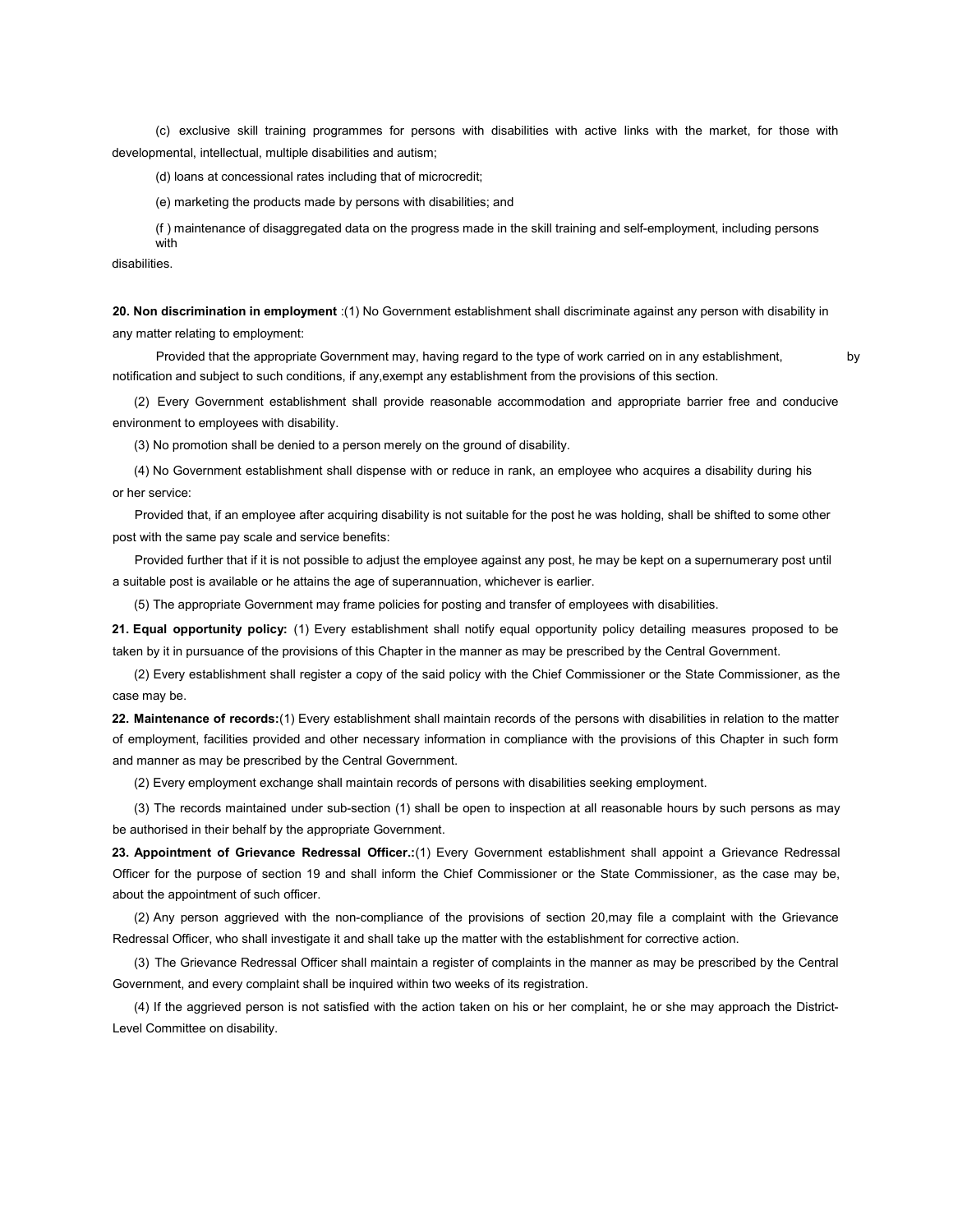#### CHAPTER V

## SOCIAL SECURITY, HEALTH, REHABILITATION AND RECREATION

24. Social security:(1) The appropriate Government shall within the limit of its economic capacity and development formulate necessary schemes and programmes to safeguard and promote the right of persons with disabilities for adequate standard of living to enable them to live independently or in the community:

Provided that the quantum of assistance to the persons with disabilities under such schemes and programmes shall be at least twenty-five per cent. higher than the similar schemes applicable to others.

2 The appropriate Government while devising these schemes and programmes shall give due consideration to the diversity of disability, gender, age, and socio-economic status.

3 The schemes under sub-section (1) shall provide for,—

a community centres with good living conditions in terms of safety, sanitation,health care and counselling;

b facilities for persons including children with disabilities who have no family or have been abandoned, or are without shelter or livelihood;

c support during natural or man-made disasters and in areas of conflict;

(d) support to women with disability for livelihood and for upbringing of their children;

(e) access to safe drinking water and appropriate and accessible sanitation facilities especially in urban slums and rural areas;

(f) provisions of aids and appliances, medicine and diagnostic services and corrective surgery free of cost to persons with disabilities with such income ceiling as may be notified;

(g) disability pension to persons with disabilities subject to such income ceiling as may be notified;

(h) unemployment allowance to persons with disabilities registered with Special Employment Exchange for more than two years and who could not be placed in any gainful occupation;

(i) care-giver allowance to persons with disabilities with high support needs;

(j) comprehensive insurance scheme for persons with disability, not covered under the Employees State Insurance Schemes, or any other statutory or Government sponsored insurance schemes;

(k) any other matter which the appropriate Government may think fit.

25. Healthcare:(1) The appropriate Government and the local authorities shall take necessary measures for the persons with disabilities to provide,—

(a) free healthcare in the vicinity specially in rural area subject to such family income as may be notified;

(b) barrier-free access in all parts of Government and private hospitals and other healthcare institutions and centres;

(c) priority in attendance and treatment.

(2) The appropriate Government and the local authorities shall take measures and make schemes or programmes to promote healthcare and prevent the occurrence of disabilities and for the said purpose shall—

- (a) undertake or cause to be undertaken surveys, investigations and research concerning the cause of occurrence of disabilities;
- (b) promote various methods for preventing disabilities;
- (c) screen all the children at least once in a year for the purpose of identifying "at-risk" cases;

(d) provide facilities for training to the staff at the primary health centres;

(e) sponsor or cause to be sponsored awareness campaigns and disseminate or cause to be disseminated information for general hygiene, health and sanitation;

(f) take measures for pre-natal, perinatal and post-natal care of mother and child;

(g) educate the public through the pre-schools, schools, primary health centres, village level workers and anganwadi workers;

(h) create awareness amongst the masses through television, radio and other mass media on the causes of disabilities and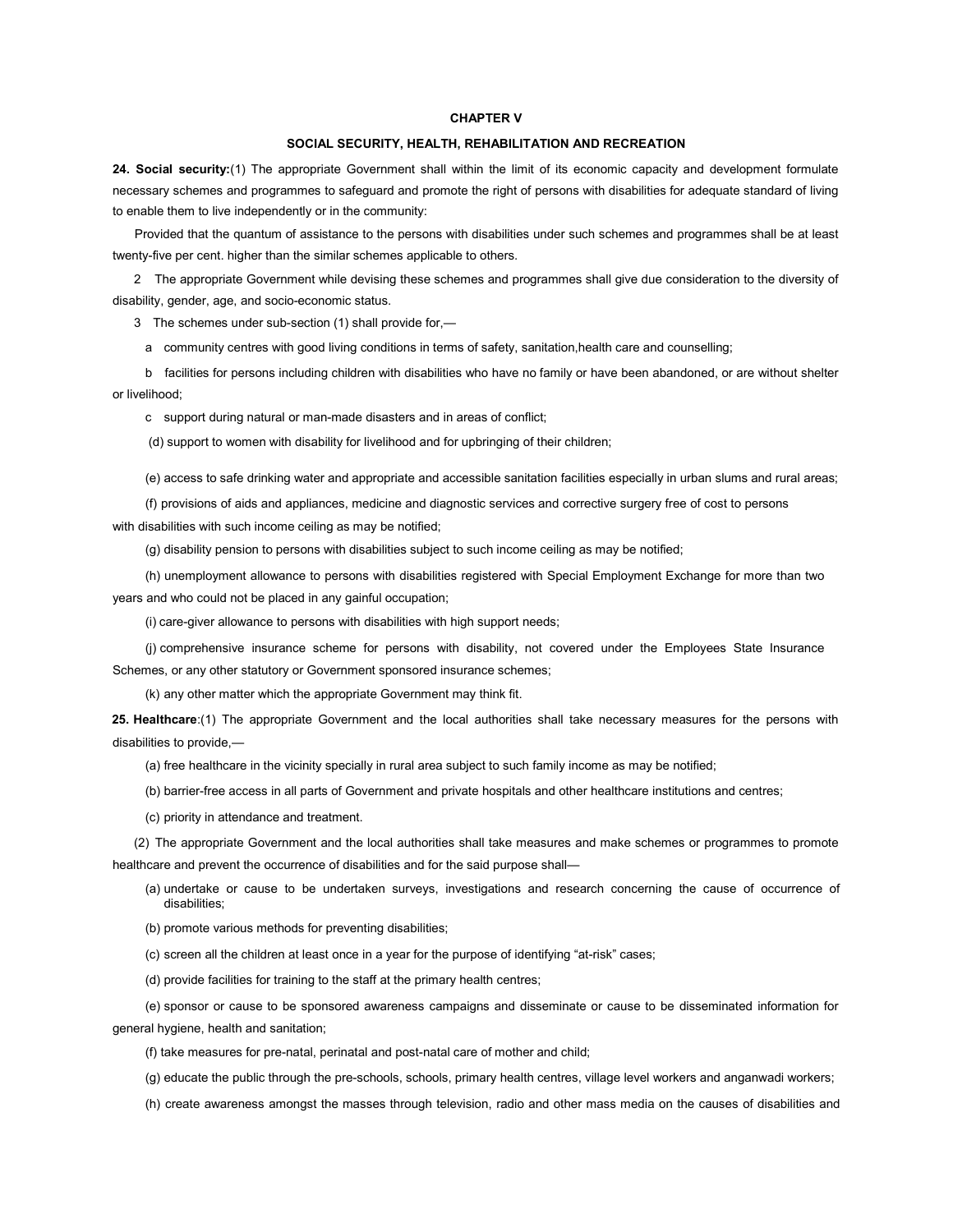the preventive measures to be adopted;

(i) healthcare during the time of natural disasters and other situations of risk;

(j) essential medical facilities for life saving emergency treatment and procedures; and

(k) sexual and reproductive healthcare especially for women with disability.

26. Insurance schemes: The appropriate Government shall, by notification, make insurance schemes for their employees with disabilities.

27. Rehabilitation: (1) The appropriate Government and the local authorities shall within their economic capacity and development, undertake or cause to be undertaken services and programmes of rehabilitation, particularly in the areas of health, education and employment for all persons with disabilities.

(2) For the purposes of sub-section (1), the appropriate Government and the local authorities may grant financial assistance to non-Governmental Organisations.

(3) The appropriate Government and the local authorities, while formulating rehabilitation policies shall consult the non-Governmental Organisations working for the cause of persons with disabilities.

28. Resarch and development: The appropriate Government shall initiate or cause to be initiated research and development through individuals and institutions on issues which shall enhance habilitation and rehabilitation and on such other issues which are necessary for the empowerment of persons with disabilities.

29. Culture and recreation. The appropriate Government and the local authorities shall take measures to promote and protect the rights of all persons with disabilities to have a cultural life and to participate in recreational activities equally with others which include,—

(a) facilities, support and sponsorships to artists and writers with disability to pursue their interests and talents;

 establishment of a disability history museum which chronicles and interprets the historical experiences of persons with disabilities;

making art accessible to persons with disabilities;

promoting recreation centres, and other associational activities;

facilitating participation in scouting, dancing, art classes, outdoor camps and adventure activities;

redesigning courses in cultural and arts subjects to enable participation and access for persons with disabilities;

 developing technology, assistive devices and equipments to facilitate access and inclusion for persons with disabilities in recreational activities; and

 ensuring that persons with hearing impairment can have access to television programmes with sign language interpretation or sub-titles.

30. Sports activites: (1) The appropriate Government shall take measures to ensure effective participation in sporting activities of the persons with disabilities.

(2) The sports authorities shall accord due recognition to the right of persons with disabilities to participate in sports and shall make due provisions for the inclusion of persons with disabilities in their schemes and programmes for the promotion and development of sporting talents.

(3) Without prejudice to the provisions contained in sub-sections (1) and (2), the appropriate Government and the sports authorities shall take measures to,—

- (a) restructure courses and programmes to ensure access, inclusion and participation of persons with disabilities in all sporting activities;
- (b) redesign and support infrastructure facilities of all sporting activities for persons with disabilities;
- (c) develop technology to enhance potential, talent, capacity and ability in sporting activities of all persons with disabilities;
- (d) provide multi-sensory essentials and features in all sporting activities to ensure effective participation of all persons with disabilities;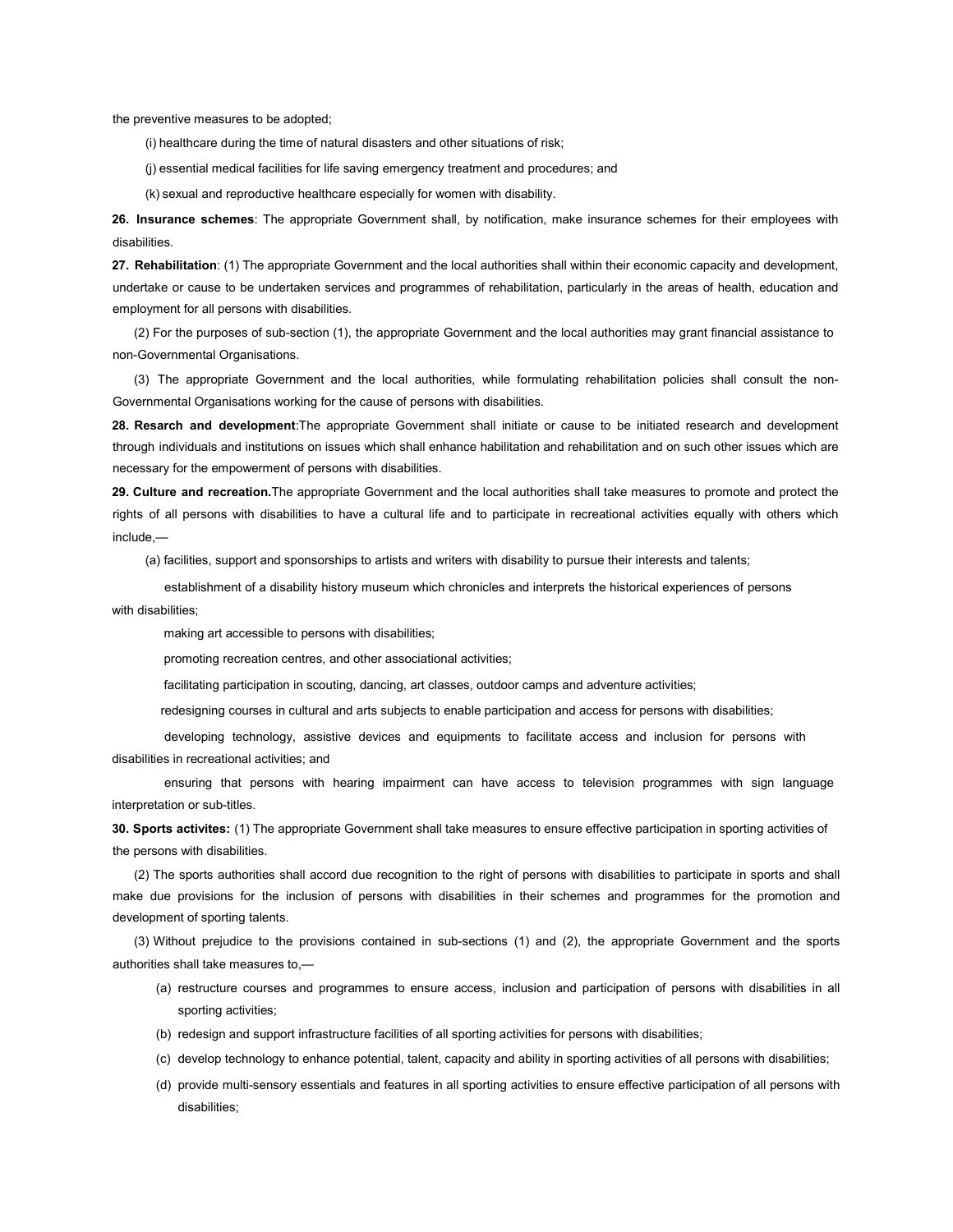(e) allocate funds for development of state of art sport facilities for training of persons with disabilities;

(f ) promote and organise disability specific sporting events for persons with disabilities and also facilitate awards to the winners

and other participants of such sporting events.

## CHAPTER VI

## SPECIAL PROVISIONS FOR PERSONS WITH BENCHMARK DISABIILITES

31. Free education for children with benchmark disabilities:(1) Not withstanding anything contained in the Rights of Children to Free and Compulsory Education Act, 2009, (35 of 2009.) every child with benchmark disability between the age of six to eighteen years shall have the right to free education in a neighbourhood school, or ina special school, of his choice.

(2) The appropriate Government and local authorities shall ensure that every child with benchmark disability has access to free education in an appropriate environment till he attains the age of eighteen years.

32. Reservation in higher educational institutions: (1) All Government institutions of higher education and other higher education institutions receiving aid from the Government shall reserve not less than five per cent. Seats for persons with benchmark disabilities.

(2) The persons with benchmark disabilities shall be given an upper age relaxation of five years for admission in institutions of higher education.

33. Identification of posts for Reservation: The appropriate Government shall-

(i) identify posts in the establishments which can be held by respective category of persons with benchmark disabilities in respect of the vacancies reserved inaccordance with the provisions of section 34;

- (ii) constitute an expert committee with representation of persons with benchmark disabilities for identification of such posts; and
- (iii) undertake periodic review of the identified posts at an interval not exceeding three years.

34. Reservation: (1) Every appropriate Government shall appoint in every Government establishment,not less than four per cent. of the total number of vacancies in the cadre strength in each group of posts meant to be filled with persons with benchmark disabilities of which, one percent. each shall be reserved for persons with benchmark disabilities under clauses (a), (b) and (c) and one per cent. for persons with benchmark disabilities under clauses (d) and (e),

namely:—

- (a) blindness and low vision;
- (b) deaf and hard of hearing;
- (c) locomotor disability including cerebral palsy, leprosy cured, dwarfism, acid attack victims and muscular dystrophy;
- (d) autism, intellectual disability, specific learning disability and mental illness;
- (e) multiple disabilities from amongst persons under clauses (a) to (d) including deaf-blindness in the posts identified for each disabilities:

Provided that the reservation in promotion shall be in accordance with such instructions as are issued by the appropriate Government from time to time:

Provided further that the appropriate Government, in consultation with the Chief Commissioner or the State Commissioner, as the case may be, may, having regard to the type of work carried out in any Government establishment, by notification and subject to such conditions, if any, as may be specified in such notifications exempt any Government establishment from the provisions of this section.

(2) Where in any recruitment year any vacancy cannot be filled up due to non-availability of a suitable person with benchmark disability or for any other sufficient reasons, such vacancy shall be carried forward in the succeeding recruitment year and if in the succeeding recruitment year also suitable person with benchmark disability is not available,it may first be filled by interchange among the five categories and only when there is no person with disability available for the post in that year, the employer shall fill up the vacancy by appointment of a person, other than a person with disability: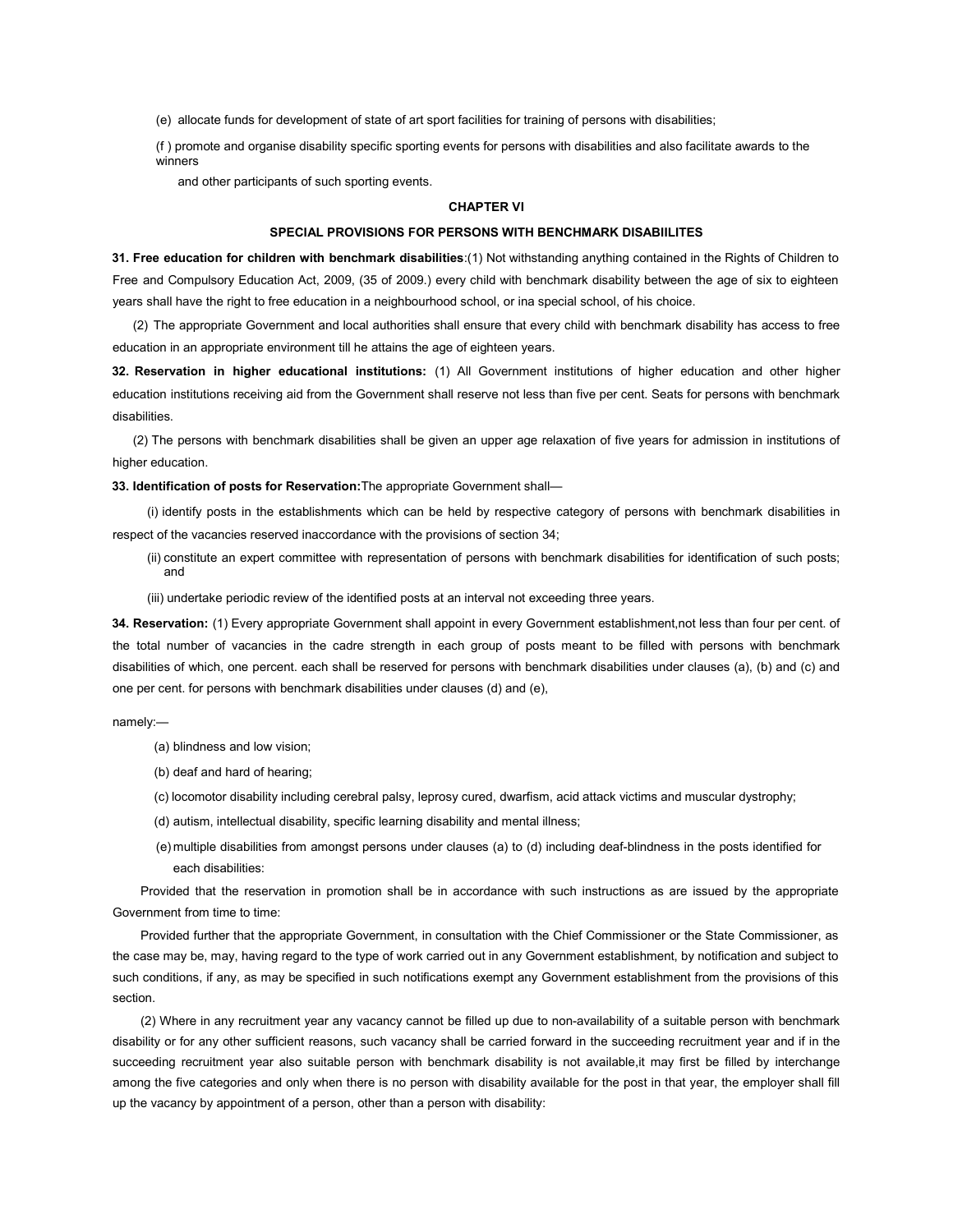Provided that if the nature of vacancies in an establishment is such that a give category of person cannot be employed, the vacancies may be interchanged among the five categories with the prior approval of the appropriate Government.

(3) The appropriate Government may, by notification, provide for such relaxation of upper age limit for employment of persons with benchmark disability, as it thinks fit.

35 Incentives to employers in private sector: The appropriate Government and the local authorities shall, within the limit of their economic capacity and development, provide incentives to employer in private sector to ensure that at least five per cent. of their work force is composed of persons with benchmark disability.

36 Special employment exchange: The appropriate Government may, by notification, require that from such date, the employer in every establishment shall furnish such information or return as may be prescribed by the Central Government in relation to vacancies appointed for persons with benchmark disability that have occurred or are about to occur in that establishment to such special employment exchange as may be notified by the Central Government and the establishment

shall thereupon comply with such requisition.

37. Special schemes and development programmes. The appropriate Government and the local authorities shall, by notification, make schemes in favour of persons with benchmark disabilities, to provide,—

1 five per cent. reservation in allotment of agricultural land and housing in all relevant schemes and development programmes, with appropriate priority to women with benchmark disabilities;

2 five per cent. reservation in all poverty alleviation and various developmental schemes with priority to women with benchmark disabilities;

3 five per cent. reservation in allotment of land on concessional rate, where such land is to be used for the purpose of promoting housing, shelter, setting up of occupation, business, enterprise, recreation centres and production centres.

#### CHAPTER VII

### SPECIAL PROVISIONS FOR PERSONS WITH DISABIILITES WITH HIGH SUPPORT NEEDS

38. Special provisions for persons with disabilities with high support:(1) Any person with benchmark disability, who considers himself to be in need of high support, or any person or organisation on his or her behalf, may apply to an authority,to be notified by the appropriate Government, requesting to provide high support.

(2) On receipt of an application under sub-section (1), the authority shall refer it to an Assessment Board consisting of such Members as may be prescribed by the Central Government.

(3) The Assessment Board shall assess the case referred to it under sub-section (1) insuch manner as may be prescribed by the Central Government, and shall send a report to the authority certifying the need of high support and its nature.

(4) On receipt of a report under sub-section (3), the authority shall take steps to provide support in accordance with the report and subject to relevant schemes and orders of the appropriate Government in this behalf.

## CHAPTER VIII

#### DUTIES AND RESPONSIBILITIES OF APPROPRIATE GOVERNMENTS

39. Awareness campaigns: (1) The appropriate Government, in consultation with the Chief Commissioner or the State Commissioner, as the case may be, shall conduct, encourage, support or promote awareness campaigns and sensitisation programmes to ensure that the rights of the persons with disabilities provided under this Act are protected.

(2) The programmes and campaigns specified under sub-section (1) shall also,—

(a) promote values of inclusion, tolerance, empathy and respect for diversity;

(b) advance recognition of the skills, merits and abilities of persons with disabilities and of their contributions to the workforce, labour market and professional fee;

(c) foster respect for the decisions made by persons with disabilities on all matters related to family life, relationships, bearing and raising children;

(d) provide orientation and sensitisation at the school, college, University and professional training level on the human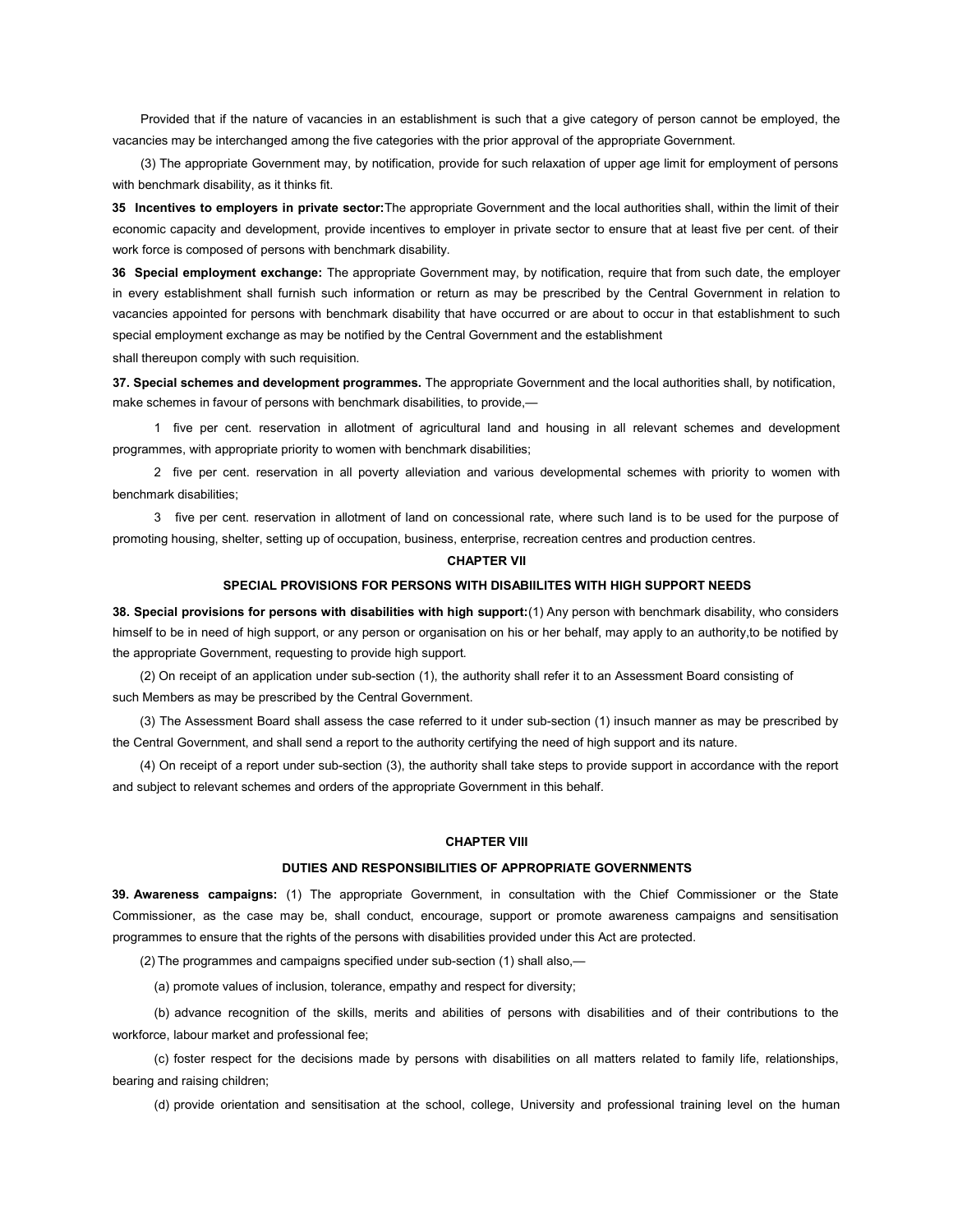condition of disability and the rights of persons with disabilities;

(e) provide orientation and sensitisation on disabling conditions and rights of persons with disabilities to employers, administrators and co-workers;

(f) ensure that the rights of persons with disabilities are included in the curriculum in Universities, colleges and schools.

40. Accessibility: The Central Government shall, in consultation with the Chief Commissioner, formulate rules for persons with disabilities laying down the standards of accessibility for the physical environment, transportation, information and communications, including appropriate technologies and systems, and other facilities and services provided to the public in urban and rural areas.

41. Access to transport: (1) The appropriate Government shall take suitable measures to provide,-

(a) facilities for persons with disabilities at bus stops, railway stations and airports conforming to the accessibility standards relating to parking spaces, toilets, ticketing counters and ticketing machines;

(b) access to all modes of transport that conform the design standards, including retrofitting old modes of transport, wherever technically feasible and safe for persons with disabilities, economically viable and without entailing major structural changes in design;

(c) accessible roads to address mobility necessary for persons with disabilities.

(3) The appropriate Government shall develop schemes programmes to promote the personal mobility of persons with disabilities at affordable cost to provide for,—

(a) incentives and concessions;

(b) retrofitting of vehicles; and

(c) personal mobility assistance.

42. Access to information and communication technology. The appropriate Government shall take measures to ensure that,-

(i) all contents available in audio, print and electronic media are in accessible format;

(ii) persons with disabilities have access to electronic media by providing audio description, sign language interpretation and close captioning;

(iii) electronic goods and equipment which are meant for every day use are available in universal design.

43. Consumer goods: The appropriate Government shall take measures to promote development, production and distribution of universally designed consumer products and accessories for general use for persons with disabilities.

44. Mandatory observance of accessibility norms: (1) No establishment shall be granted permission to build any structure if the building plan does not adhere to the rules formulated by the Central Government under section 40.

(2) No establishment shall be issued a certificate of completion or allowed to take occupation of a building unless it has adhered to the rules formulated by the Central Government.

#### 45. Time limit for making Existing infrastructure and premises accessible and action for that purpose.

(1) All existing public buildings shall be made accessible in accordance with the rules formulated by the Central Government within a period not exceeding five years from the date of notification of such rules:

Provided that the Central Government may grant extension of time to the States on a case to case basis for adherence to this provision depending on their state of preparedness and other related parameters.

(2) The appropriate Government and the local authorities shall formulate and publish an action plan based on prioritisation, for providing accessibility in all their buildings and spaces providing essential services such as all primary health centres, civil hospitals, schools, railway stations and bus stops.

46. Time limit for accessibility by service providers:The service providers whether Government or private shall provide services in accordance with the rules on accessibility formulated by the Central Government under section 40 within a period of two years from the date of notification of such rules:

Provided that the Central Government in consultation with the Chief Commissioner may grant extension of time for providing certain category of services in accordance with the said rules.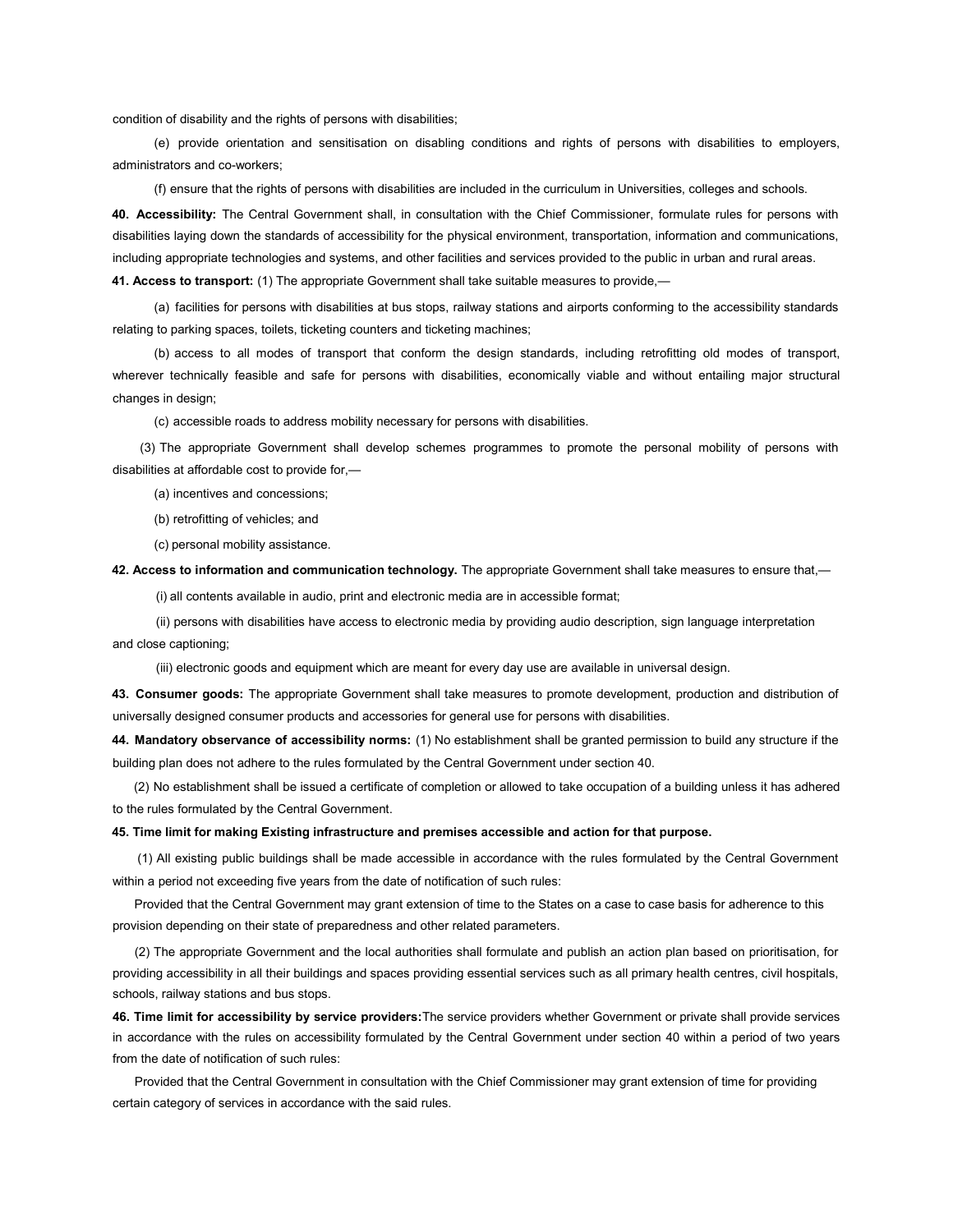(uu) Human resource development: (1) Without prejudice to any function and power of Rehabilitation Council of India constituted under the Rehabilitation Council of India Act, 1992, (34 of 1992.) the appropriate Government shall endeavour to develop human resource for the purposes of this Act and to that end shall,—

 mandate training on disability rights in all courses for the training of Panchayati Raj Members, legislators, administrators, police officials, judges and lawyers;

 induct disability as a component for all education courses for schools, colleges and University teachers, doctors, nurses, para-medical personnel, social welfare officers, rural development officers, asha workers, anganwadi workers, engineers, architects, other professionals and community workers;

 initiate capacity building programmes including training in independent living and community relationships for families, members of community and other stakeholders and care providers on care giving and support;

ensure independence training for persons with disabilities to build community relationships on mutual contribution and

respect;

conduct training programmes for sports teachers with focus on sports, games, adventure activities;

any other capacity development measures as may be required.

 All Universities shall promote teaching and research in disability studies including establishment of study centres for such studies.

 In order to fulfil the obligation stated in sub-section (1), the appropriate Government shall in every five years undertake a need based analysis and formulate plans for the recruitment, induction, sensitisation, orientation and training of suitable personnel to undertake the various responsibilities under this Act.

(vv) Social audit: The appropriate Government shall undertake social audit of all general schemes and programmes involving the persons with disabilities to ensure that the scheme and programmes do not have an adverse impact upon the persons with disabilities and need the requirements and concerns of persons with disabilities.

## CHAPTER IX

## REGISTRATION OF INSTITUTIONS FOR PERSONS WITH DISABILITIES AND GRANTS TO SUCH INSTITUTIONS

(49) Competent authority. The State Government shall appoint an authority as it deems fit to be a competent authority for the purposes of this Chapter.

(50) Registration: Save as otherwise provided under this Act, no person shall establish or maintain any institution for persons with disabilities except in accordance with a certificate of registration issued in this behalf by the competent authority:

Provided that an institution for care of mentally ill persons, which holds a valid licence under section 8 of the Mental Health Act, 1987 (14 of 1987) or any other Act for the time being in force, shall not be required to be registered under this Act.

51. Application and grant of certificate of registration: (1) Every application for a certificate of registration shall be made to the competent authority in such form and in such manner as may be prescribed by the State Government.

(2) On receipt of an application under sub-section (1), the competent authority shall make such enquiries as it may deem fit and on being satisfied that the applicant has complied with the requirements of this Act and the rules made thereunder, it shall grant a certificate of registration to the applicant within a period of ninety days of receipt of application and if not satisfied, the competent authority shall, by order, refuse to grant the certificate applied for:

Provided that before making any order refusing to grant a certificate, the competent authority shall give the applicant a reasonable opportunity of being heard and every order of refusal to grant a certificate shall be communicated to the applicant in writing.

> (3) No certificate of registration shall be granted under sub-section (2) unless the institution with respect to which an application has been made is in a position to provide such facilities and meet such standards as may be prescribed by the State Government.

The certificate of registration granted under sub-section (2) ,—

shall, unless revoked under section 52 remain in force for such period as may be prescribed by the State Government;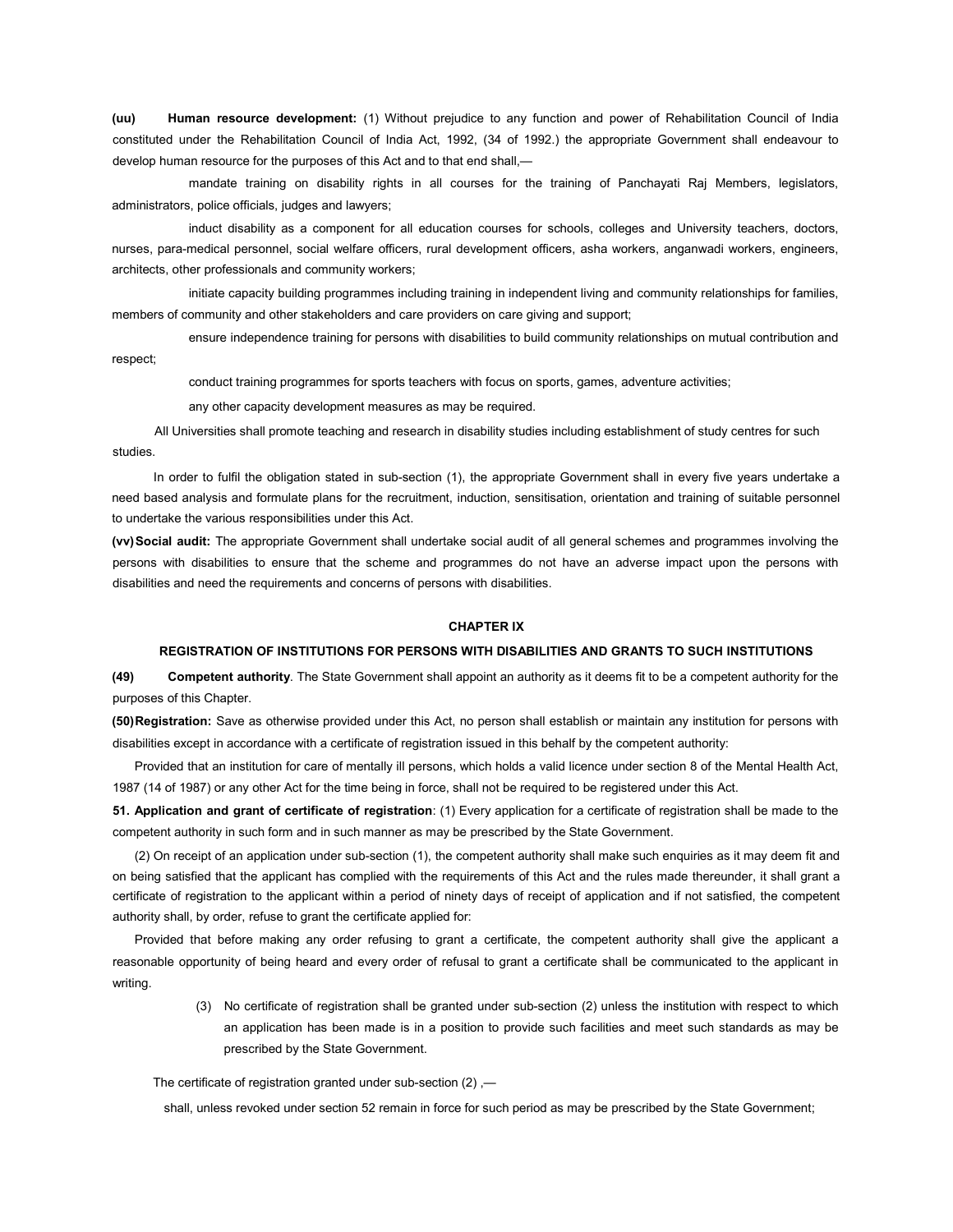may be renewed from time to time for a like period; and

shall be in such form and shall be subject to such conditions as may be prescribed by the State Government.

 An application for renewal of a certificate of registration shall be made not less than sixty days before the expiry of the period of validity.

A copy of the certificate of registration shall be displayed by the institution in a conspicuous place.

 Every application made under sub-section (1) or sub-section (5) shall be disposed of by the competent authority within such period as may be prescribed by the State Government.

52. Revocation of registration:(1) The competent authority may, if it has reason to believe that the holder of acertificate of registration granted under sub-section (2) of section 51 has,—

(a) made a statement in relation to any application for the issue or renewal of the certificate which is incorrect or false in material particulars; or

(b) committed or has caused to be committed any breach of rules or any conditions subject to which the certificate was granted, it may, after making such inquiry, as it deems fit, by order, revoke the certificate:

Provided that no such order shall be made until an opportunity is given to the holder of the certificate to show cause as to why the certificate of registration shall not be revoked.

(2) Where a certificate of registration in respect of an institution has been revoked under sub-section (1), such institution shall cease to function from the date of such revocation:

Provided that where an appeal lies under section 53 against the order of revocation, such institution shall cease to function,—

(a) where no appeal has been preferred immediately on the expiry of the period prescribed for the filing of such appeal; or

(b) where such appeal has been preferred, but the order of revocation has been upheld, from the date of the order of appeal.

(3) On the revocation of a certificate of registration in respect of an institution, the competent authority may direct that any person with disability who is an inmate of such institution on the date of such revocation, shall be—

(a) restored to the custody of his or her parent, spouse or lawful guardian, as the case may be; or

(b) transferred to any other institution specified by the competent authority.

(4) Every institution which holds a certificate of registration which is revoked under this section shall, immediately after such revocation, surrender such certificate to the competent authority.

53. Appeal : (1) Any person aggrieved by the order of the competent authority refusing to grant a certificate of registration or revoking a certificate of registration may, within such period as may be prescribed by the State Government, prefer an appeal to such appellate authority, as may be notified by the State Government against such refusal or revocation.

(2) The order of the appellate authority on such appeal shall be final.

54. Act not to apply to institutions established or maintained by Central or State Government: Nothing contained in this Chapter shall apply to an institution for persons with disabilities established or maintained by the Central Government or a State Government.

55. Assistance to registered institutions: The appropriate Government may within the limits of their economic capacity and development, grant financial assistance to registered institutions to provide services and to implement the schemes and programmes in pursuance of the provisions of this Act.

## CHAPTER X

## CERTIFICATION OF SPECIFIED DISABILITIES

56. Guidelines for assessment of specified disabilities: The Central Government shall notify guidelines for the purpose of assessing the extent of specified disability in a person.

57. Designation of certifying authorities: (1) The appropriate Government shall designate persons, having requisite qualifications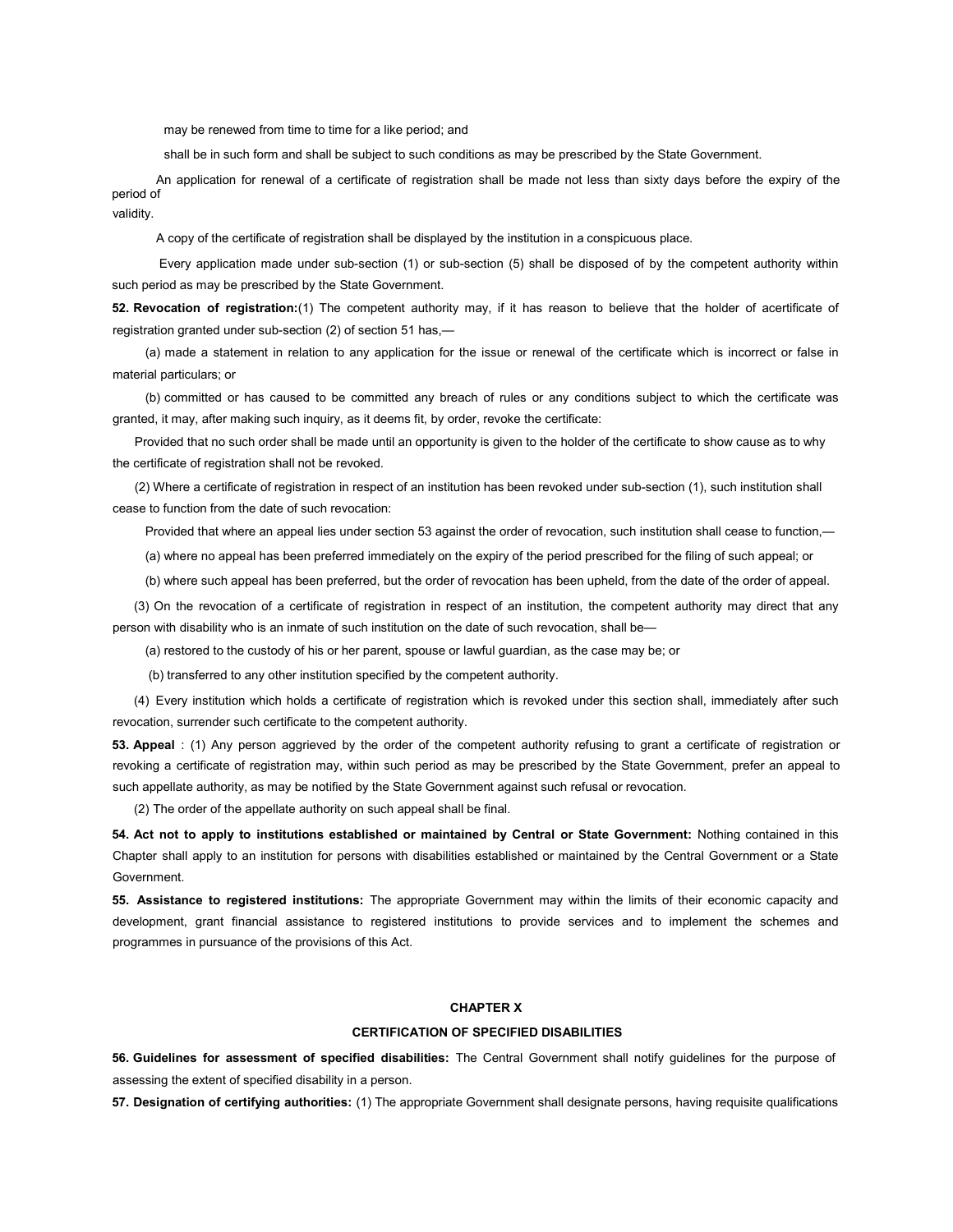and experience, as certifying authorities, who shall be competent to issue the certificate of disability.

(2) The appropriate Government shall also notify the jurisdiction within which and the terms and conditions subject to which, the certifying authority shall perform its certification functions.

58. Procedure for certification: (1) Any person with specified disability, may apply, in such manner as may be prescribed by the Central Government, to a certifying authority having jurisdiction, for issuing of a certificate of disability.

(2) On receipt of an application under sub-section (1), the certifying authority shall assess the disability of the concerned person in accordance with relevant guidelines notified under section 56, and shall, after such assessment, as the case may be,—

(a) issue a certificate of disability to such person, in such form as may be prescribed by the Central Government;

(b) inform him in writing that he has no specified disability.

(3) The certificate of disability issued under this section shall be valid across the country.

59. Appeal against a decision of certifying authority: (1) Any person aggrieved with decision of the certifying authority, may appeal against such decision, within such time and in such manner as may be prescribed by the State Government, to such appellate authority as the State Government may designate for the purpose.

(2) On receipt of an appeal, the appellate authority shall decide the appeal in such manner as may be prescribed by the State Government.

## CHAPTER XI

### CENTRAL AND STATE ADVISORY BOARDS ON DISABILITY AND DISTRICT LEVEL COMMITTEE

60. Constitution of Central Advisory Board on Disability: (1) The Central Government shall, by notification, constitute a body to be known as the Central Advisory Board on Disability to exercise the powers conferred on, and to perform the functions assigned to it, under this Act.

- (2) The Central Advisory Board shall consist of,—
	- (a) the Minister in charge of Department of Disability Affairs in the Central Government, Chairperson, ex officio;
	- (b) the Minister of State in charge dealing with Department of Disability Affairs in the Ministry in the Central Government, Vice Chairperson, ex officio;
	- (c) three Members of Parliament, of whom two shall be elected by Lok Sabha and one by the Rajya Sabha, Members, ex officio;
	- (d) the Ministers in charge of Disability Affairs of all States and Administrators or Lieutenant Governors of the Union territories, Members, ex officio;

(e) Secretaries to the Government of India in charge of the Ministries or Departments of Disability Affairs, Social Justice and Empowerment, School Education and Literacy, and Higher Education, Women and Child Development, Expenditure, Personnel and Training, Administrative Reforms and Public Grievances, Health and Family Welfare, Rural Development, Panchayati Raj, Industrial Policy and Promotion, Urban Development, Housing and Urban Poverty Alleviation, Science and Technology, Communications and Information Technology, Legal Affairs, Public Enterprises, Youth Affairs and Sports, Road Transport and Highways and Civil Aviation, Members, ex officio;

- (f) Secretary, National Institute of Transforming India (NITI) Aayog, Member, ex officio;
- (g) Chairperson, Rehabilitation Council of India, Member, ex officio;
- (h) Chairperson, National Trust for the Welfare of Persons with Autism, Cerebral Palsy, Mental Retardation and Multiple Disabilities, Member, ex officio;
- (i) Chairman-cum-Managing Director, National Handicapped Finance Development Corporation, Member, ex officio;
- (j) Chairman-cum-Managing Director, Artificial Limbs Manufacturing Corporation, Member, ex officio;
- (k) Chairman, Railway Board, Member, ex officio;
- (l) Director-General, Employment and Training, Ministry of Labour and Employment, Member, ex officio;
- (m) Director, National Council for Educational Research and Training, Member, ex officio;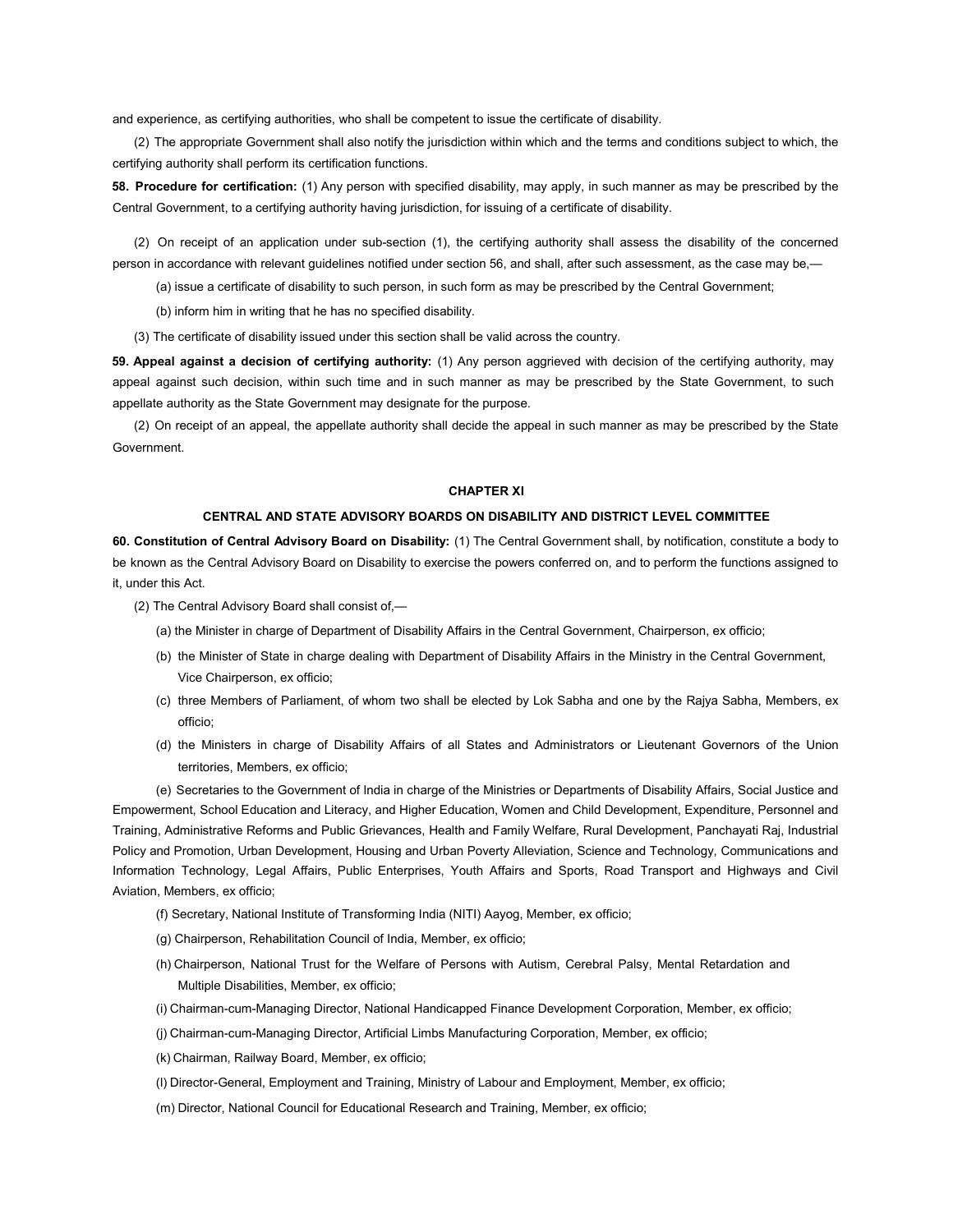- (n) Chairperson, National Council of Teacher Education, Member, ex officio;
- (o) Chairperson, University Grants Commission, Member, ex officio;
- (p) Chairperson, Medical Council of India, Member, ex officio;
- (q) Directors of the following Institutes:—
	- (i) National Institute for the Visually Handicapped, Dehradun;
	- (ii) National Institute for the Mentally Handicapped, Secundrabad;
	- (iii) Pandit Deen Dayal Upadhyay Institute for the Physically Handicapped, New Delhi;
	- (iv) Ali Yavar Jung National Institute for the Hearing Handicapped, Mumbai;
	- (v) National Institute for the Orthopaedically Handicapped, Kolkata;
	- (vi) National Institute of Rehabilitation Training and Research, Cuttack;
	- (vii) National Institute for Empowerment of Persons with Multiple Disabilities, Chennai;
	- (viii) National Institute for Mental Health and Sciences, Bengaluru;
	- (ix) Indian Sign Language Research and Training Centre, New Delhi, Members, ex officio;
- (r) Members to be nominated by the Central Government,—

(i) five Members who are experts in the field of disability and rehabilitation;

(ii) ten Members, as far as practicable, being persons with disabilities, to represent non-Governmental Organisations concerned with disabilities or disabled persons organisations:

Provided that out of the ten Members nominated, at least, five Members shall be women and at least one person each shall be from

the Scheduled Castes and the Scheduled Tribes;

(iii) up to three representatives of national level chambers of commerce and industry;

(s) Joint Secretary to the Government of India dealing with the subject of disability policy, Member-Secretary, ex officio.

61. Terms and conditions of Service of members: (1) Save as otherwise provided under this Act, a Member of the Central Advisory Board nominated under clause (r) of sub-section (2) of section 60 shall hold office for a term of three years from the date of his nomination:

Provided that such a Member shall, notwithstanding the expiration of his term, continue to hold office until his successor enters upon

his office.

(2) The Central Government may, if it thinks fit, remove any Member nominated under clause (r) of sub-section (2) of section 60, before the expiry of his term of office after giving him a reasonable opportunity of showing cause against the same.

(3) A Member nominated under clause (r) of sub-section (2) of section 60 may at any time resign his office by writing under his hand addressed to the Central Government and the seat of the said Member shall thereupon becomes vacant.

(4) A casual vacancy in the Central Advisory Board shall be filled by a fresh nomination and the person nominated to fill the vacancy shall hold office only for the remainder of the term for which the Member in whose place he was so nominated.

(5) A Member nominated under sub-clause (i) or sub-clause (iii) of clause (r) of sub-section (2) of section 60 shall be eligible for renomination.

(6) The Members nominated under sub-clause (i) and sub-clause (ii) of clause (r) ofsub-section (2) of section 60 shall receive such allowances as may be prescribed by the Central Government.

62.Disqualifications: (1) No person shall be a Member of the Central Advisory Board, who -

(a) is, or at any time has been, adjudged insolvent or has suspended payment of his debts or has compounded with his creditors,

or

(b) is of unsound mind and stands so declared by a competent court, or

(c) is, or has been, convicted of an offence which, in the opinion of the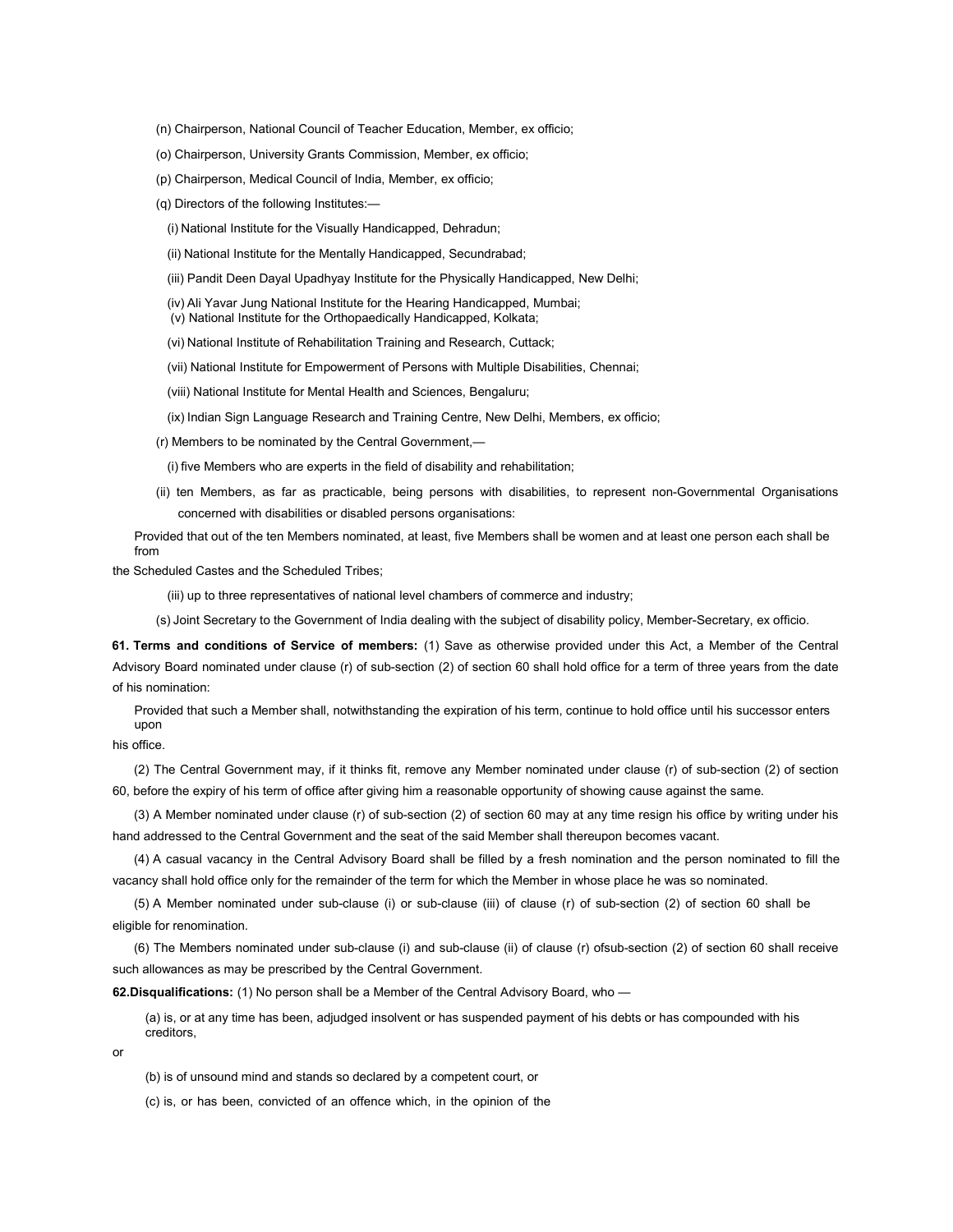Central Government, involves moral turpitude, or

(d) is, or at any time has been, convicted of an offence under this Act, or

(e) has so abused his position in the opinion of the Central Government as a Member so as to render his continuance in the office is prejudicial interests of the general public.

(2) No order of removal shall be made by the Central Government under this section unless the Member concerned has been given a reasonable opportunity of showing cause against the same.

(3) Notwithstanding anything contained in sub-section (1) or sub-section (5) of section 61, a Member who has been removed under this section shall not be eligible for renomination as a Member.

63. Vacation of seats by Members: If a Member of the Central Advisory Board becomes subject to any of the disqualifications specified in section 62, his seat shall become vacant.

64. Meetings of the Central Advisory Board on disability : The Central Advisory Board shall meet at least once in every six months and shall observe such rules of procedure in regard to the transaction of business at its meetings as may be prescribed.

65. Functions of Central Advisory Board on disability: (1) Subject to the provisions of this Act, the Central Advisory Board on disability shall be the national-level consultative and advisory body on disability matters, and shall facilitate the continuous evolution of a comprehensive policy for the empowerment of persons with disabilities and the full enjoyment of rights.

(2) In particular and without prejudice to the generality of the foregoing provisions, the Central Advisory Board on disability shall perform the following functions, namely:—

(a) advise the Central Government and the State Governments on policies, programmes, legislation and projects with respect to

disability;

(b) develop a national policy to address issues concerning persons with disabilities;

(c) review and coordinate the activities of all Departments of the Government and other Governmental and non-Governmental Organisations which are dealing with matters relating to persons with disabilities;

(d) take up the cause of persons with disabilities with the concerned authorities and the international organisations with a view to provide for schemes and projects for the persons with disabilities in the national plans;

(e) recommend steps to ensure accessibility, reasonable accommodation, non-discrimination for persons with disabilities vis-à-vis information, services and the built environment and their participation in social life;

- (f) monitor and evaluate the impact of laws, policies and programmes to achieve full participation of persons with disabilities;and
- (g) such other functions as may be assigned from time to time by the Central Government.

66. State Advisory Board on disability. (1) Every State Government shall, by notification, constitute a body to be known as the State Advisory Board on disability to exercise the powers conferred on, and to perform the function assigned to it, under this Act.

(2) The State Advisory Board shall consist of—

(a) the Minister in charge of the Department in the State Government dealing with disability matters, Chairperson, ex officio;

(b) the Minister of State or the Deputy Minister in charge of the Department in the State Government dealing with

disability matters, if any, Vice-Chairperson, ex officio;

(c) secretaries to the State Government in charge of the Departments of Disability Affairs, School Education, Literacy and Higher Education, Women and Child Development, Finance, Personnel and Training, Health and Family Welfare, Rural Development, Panchayati Raj, Industrial Policy and Promotion, Labour and Employment, Urban Development, Housing and Urban Poverty Alleviation, Science and Technology,Information Technology, Public Enterprises, Youth Affairs and Sports, Road Transport and any other Department, which the State Government considers necessary, Members, ex officio;

(d) three Members of the State Legislature of whom two shall be elected by the Legislative Assembly and one by the Legislative Council, if any, and where there is no Legislative Council, three Members shall be elected by the Legislative Assembly, Members, ex officio;

(e) Members to be nominated by the State Government:—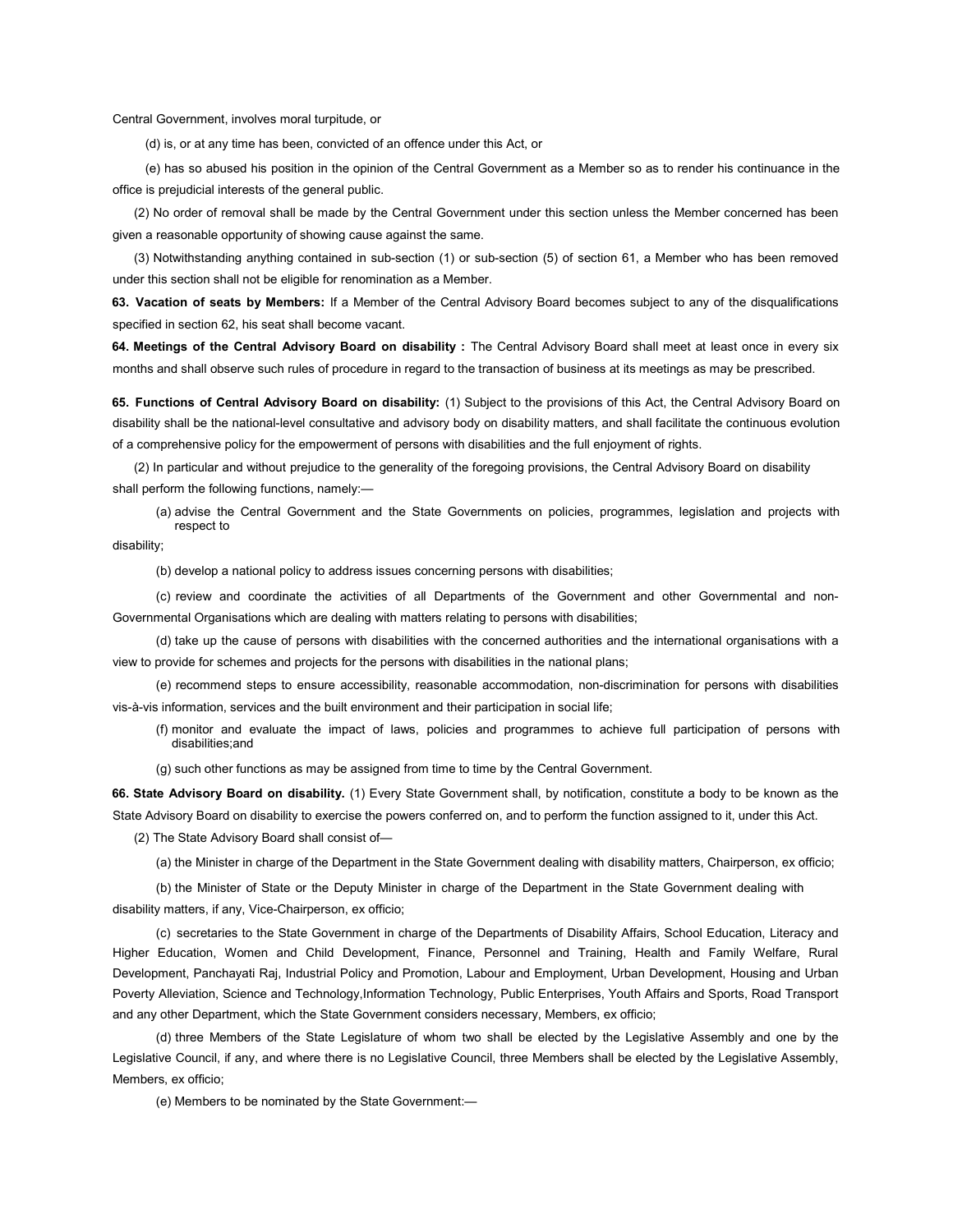(i) five Members who are experts in the field of disability and rehabilitation;

(ii) five Members to be nominated by the State Government by rotation to represent the districts in such manner as may be

prescribed:

Provided that no nomination under this sub-clause shall be made except on the recommendation of the district administration concerned;

(iii) ten persons as far as practicable, being persons with disabilities, to represent non-Governmental Organisations or associations which are concerned with disabilities:

Provided that out of the ten persons nominated under this clause, at least, five shall be women and at least one person each shall be from the Scheduled Castes and the Scheduled Tribes;

(iv) not more than three representatives of the State Chamber of Commerce and Industry;

(f) officer not below the rank of Joint Secretary in the Department dealing with disability matters in the State Government, Member-Secretary, ex officio.

67. Terms and conditions of service of Members: (1) Save as otherwise provided under this Act, a Member of the State Advisory Board nominated under clause (e) of sub-section (2) of section 66, shall hold office for a term of three years from the date of his nomination:

Provided that such a Member shall, notwithstanding the expiration of his term, continue to hold office until his successor enters

upon his office.

(2) The State Government may, if it thinks fit, remove any Member nominated under clause (e) of sub-section (2) of section 66, before the expiry of his term of office after giving him a reasonable opportunity of showing cause against the same.

(3) A Member nominated under clause (e) of sub-section (2) of section 66 may at any time resign his office by writing under his hand addressed to the State Government and the seat of the said Member shall thereupon become vacant.

(4) A casual vacancy in the State Advisory Board shall be filled by a fresh nomination and the person nominated to fill the vacancy shall hold office only for the remainder of the term for which the Member in whose place he was so nominated.

(5) A Member nominated under sub-clause (i) or sub-clause (iii) of clause (e) of sub-section (2) of section 66 shall be eligible for renomination.

(6) the Members nominated under sub-clause (i) and sub-clause (ii) of clause (e) of sub-section (2) of section 66 shall receive such allowances as may be prescribed by the State Government.

68. Disqualification: 1) No person shall be a Member of the State Advisory Board, who—

(a) is, or at any time has been, adjudged insolvent or has suspended payment of his debts or has compounded with his creditors, or

(b) is of unsound mind and stands so declared by a competent court, or

(c) is, or has been, convicted of an offence which, in the opinion of the State Government, involves moral turpitude, or

(d) is, or at any time has been, convicted of an offence under this Act, or

(e) has so abused in the opinion of the State Government his position as a Member as to render his continuance in the State Advisory Board detrimental to the interests of the general public.

(2) No order of removal shall be made by the State Government under this section unless the Member concerned has been given a reasonable opportunity of showing cause against the same.

(3) Notwithstanding anything contained in sub-section (1) or sub-section (5) of section 67, a Member who has been removed under this section shall not be eligible for renomination as a Member.

69. Vacation of seats: If a Member of the State Advisory Board becomes subject to any of the disqualifications specified in section 68 his seat shall become vacant.

70. Meetings of State Advisory Board on disability: The State Advisory Board shall meet at least once in every six months and shall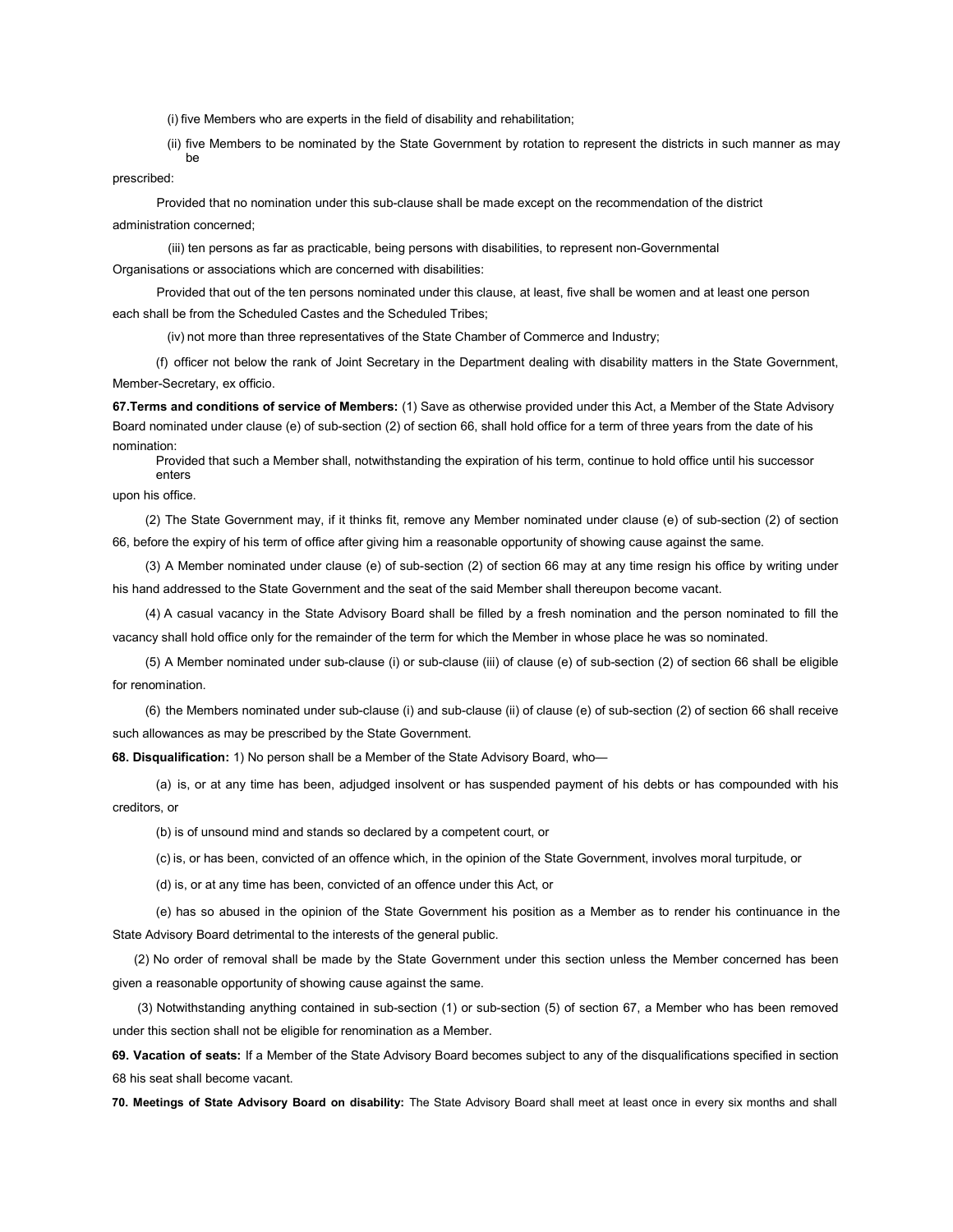observe such rules or procedure in regard to the transaction of business at its meetings as may be prescribed by the State Government.

71. Functions of State Advisory Board on disability: (1) Subject to the provisions of this Act, the State Advisory Board shall be the State-level consultative and advisory body on disability matters, and shall facilitate the continuous evolution of a comprehensive policy for the empowerment of persons with disabilities and the full enjoyment of rights.

(2) In particular and without prejudice to the generality of the foregoing provisions,the State Advisory Board on disability shall perform the following functions, namely:—

(a) advise the State Government on policies, programmes, legislation and projects with respect to disability;

(b) develop a State policy to address issues concerning persons with disabilities;

(c) review and coordinate the activities of all Departments of the State Government and other Governmental and non-Governmental Organisations in the State which are dealing with matters relating to persons with disabilities;

(d) take up the cause of persons with disabilities with the concerned authorities and the international organisations with a view to provide for schemes and projects for the persons with disabilities in the State plans;

(e) recommend steps to ensure accessibility, reasonable accommodation, non-discrimination for persons with disabilities, services and the built environment and their participation in social life on an equal basis with others;

(f) monitor and evaluate the impact of laws, policies and programmes designed to achieve full participation of persons with disabilities; and

(g) such other functions as may be assigned from time to time by the State Government.

72. District-level Committee on disability: The State Government shall constitute District-level Committee on disability to perform such functions as may be prescribed by it.

73. Vacancies not to invalidate proceedings: No act or proceeding of the Central Advisory Board on disability, a State Advisory Board on disability, or a District-level Committee on disability shall be called in question on the ground merely of the existence of any vacancy in or any defect in the constitution of such Board or Committee, as the case may be.

#### CHAPTER XII

#### CHIEF COMMISSIONER AND STATE COMMISSIONER FOR PERSONS WITH DISABILITIES

74. Appointment of Chief Commissioner and Commissioners: (1) The Central Government may, by notification, appoint a Chief Commissioner for Persons with Disabilities (hereinafter referred to as the "Chief Commissioner") for the purposes of this Act.

(2) The Central Government may, by notification appoint two Commissioners to assist the Chief Commissioner, of which one Commissioner shall be a persons with disability.

(3) A person shall not be qualified for appointment as the Chief Commissioner or Commissioner unless he has special knowledge or practical experience in respect of matters relating to rehabilitation.

(4) The salary and allowances payable to and other terms and conditions of service (including pension, gratuity and other retirement benefits) of the Chief Commissioner and Commissioners shall be such as may be prescribed by the Central Government.

(5) The Central Government shall determine the nature and categories of officers and other employees required to assist the Chief Commissioner in the discharge of his functions and provide the Chief Commissioner with such officers and other employees as it thinks fit.

(6) The officers and employees provided to the Chief Commissioner shall discharge their functions under the general superintendence and control of the Chief Commissioner.

(7) The salaries and allowances and other conditions of service of officers and employees shall be such as may be prescribed by the Central Government.

(8) The Chief Commissioner shall be assisted by an advisory committee comprising of not more than eleven members drawn from the experts from different disabilities in such manner as may be prescribed by the Central Government.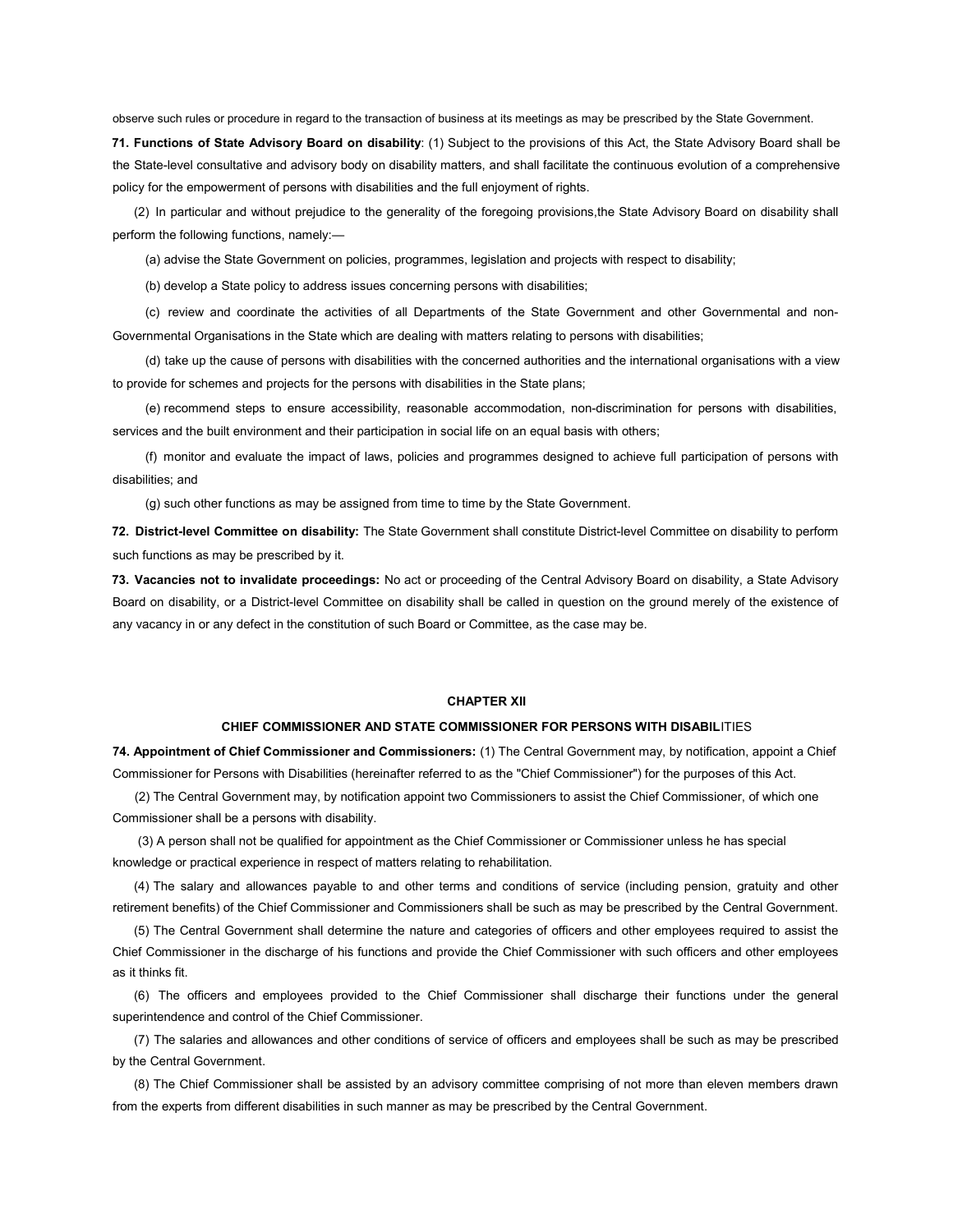## 75. Functions of Chief Commissioner: (1) The Chief Commissioner shall—

(a) identify, suo motu or otherwise, the provisions of any law or policy, programme and procedures, which are inconsistent with this Act and recommend necessary corrective steps;

(b) inquire, suo motu or otherwise, deprivation of rights of persons with disabilities and safeguards available to them in respect of matters for which the Central Government is the appropriate Government and take up the matter with appropriate authorities for corrective action;

(c) review the safeguards provided by or under this Act or any other law for the time being in force for the protection of rights of persons with disabilities and recommend measures for their effective implementation;

(d) review the factors that inhibit the enjoyment of rights of persons with disabilities and recommend appropriate remedial measures;

(e) study treaties and other international instruments on the rights of persons with disabilities and make recommendations for their effective implementation;

(f) undertake and promote research in the field of the rights of persons with disabilities;

(g) promote awareness of the rights of persons with disabilities and the safeguards available for their protection;

(h) monitor implementation of the provisions of this Act and schemes, programmes meant for persons with disabilities;

(i) monitor utilisation of funds disbursed by the Central Government for the benefit of persons with disabilities; and

(j) perform such other functions as the Central Government may assign.

(2) The Chief Commissioner shall consult the Commissioners on any matter while discharging its functions under this Act.

76. Action of appropriate authorities on recommendation of Chief Commissioner: Whenever the Chief Commissioner makes a recommendation to an authority in pursuance of clause (b) of section 75, that authority shall take necessary action on it, and inform the Chief Commissioner of the action taken within three months from the date of receipt of the recommendation:

Provided that where an authority does not accept a recommendation, it shall convey reasons for non-acceptance to the Chief Commissioner within a period of three months, and shall also inform the aggrieved person.

77. Powers of Chief Commissioner: (1) The Chief Commissioner shall, for the purpose of discharging his functions under this Act, have the same powers of a civil court as are vested in a court under the Code of Civil Procedure, 1908 (5 of 1908.)while trying a suit, in respect of the following matters, namely:—

(a) summoning and enforcing the attendance of witnesses;

- (b) requiring the discovery and production of any documents;
- (c) requisitioning any public record or copy thereof from any court or office;
- (d) receiving evidence on affidavits; and
- (e) issuing commissions for the examination of witnesses or documents.

(2) Every proceeding before the Chief Commissioner shall be a judicial proceedingwithin the meaning of sections 193 and 228 (45 of 1860.)of the Indian Penal Code and the Chief Commissioner shall be deemed to be a civil court for the purposes of section 195 and Chapter XXVI of the Code of Criminal Procedure, 1973 (2 of 1974)

78. Annual and special reports by Chief Commissioner: (1) The Chief Commissioner shall submit an annual report to the Central Governmentand may at any time submit special reports on any matter, which, in his opinion, is of such urgency or importance that it shall not be deferred till submission of the annual report.

(2) The Central Government shall cause the annual and the special reports of the Chief Commissioner to be laid before each House of Parliament, along with a memorandum of action taken or proposed to be taken on his recommendations and the reasons for non acceptance the recommendations, if any.

(3) The annual and special reports shall be prepared in such form, manner and contain such details as may be prescribed by the Central Government.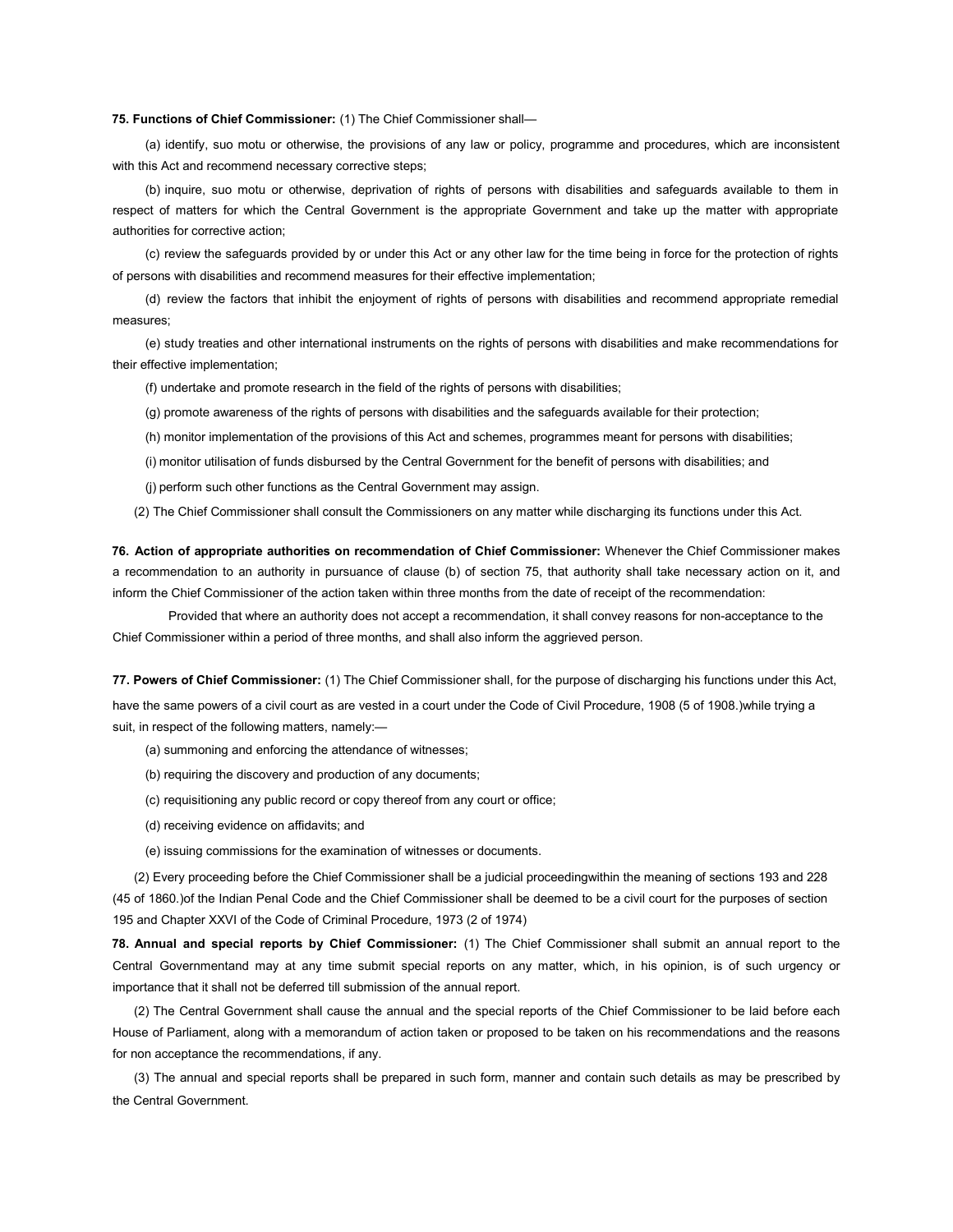79. Appointment of State Commissioner in States: (1) The State Government may, by notification, appoint a State Commissioner for Persons with Disabilities (hereinafter referred to as the "State Commissioner") for the purposes of this Act.

(2) A person shall not be qualified for appointment as the State Commissioner unless he has special knowledge or practical experience in respect of matters relating to rehabilitation.

(3) The salary and allowances payable to and other terms and conditions of service (including pension, gratuity and other retirement benefits) of the State Commissioner shall be such as may be prescribed by the State Government.

(4) The State Government shall determine the nature and categories of officers and other employees required to assist the State Commissioner in the discharge of his functions and provide the State Commissioner with such officers and other employees as it thinks fit.

(5) The officers and employees provided to the State Commissioner shall discharge his functions under the general superintendence and control of the State Commissioner.

(6) The salaries and allowances and other conditions of service of officers and employees shall be such as may be prescribed by the State Government.

(7) The State Commissioner shall be assisted by an advisory committee comprising of not more than five members drawn from the experts in the disability sector in such manner as may be prescribed by the State Government.

80. Functions of State Commissioner: The State Commissioner shall-

(a) identify, suo motu or otherwise, provision of any law or policy, programme and procedures, which are in consistent with this Act, and recommend necessary corrective steps;

(b) inquire, suo motu or otherwise deprivation of rights of persons with disabilities and safeguards available to them in respect of matters for which the State Government is the appropriate Government and take up the matter with appropriate authorities for corrective action;

(c) review the safeguards provided by or under this Act or any other law for the time being in force for the protection of rights of persons with disabilities and recommend measures for their effective implementation;

(d) review the factors that inhibit the enjoyment of rights of persons with disabilities and recommend appropriate remedial measures;

(e) undertake and promote research in the field of the rights of persons with disabilities;

(f) promote awareness of the rights of persons with disabilities and the safeguards available for their protection;

(g) monitor implementation of the provisions of this Act and schemes, programmes meant for persons with disabilities; (h) monitor utilisation of funds disbursed by the State Government for the benefits of persons with disabilities; and

(i) perform such other functions as the State Government may assign.

81. Action by appropriate authorities on recommendation of State Commissioner : Whenever the State Commissioner makes a recommendation to an authority in pursuance of clause (b) of section 80, that authority shall take necessary action on it, and inform the State Commissioner of the action taken within three months from the date of receipt of the recommendation:

Provided that where an authority does not accept a recommendation, it shall convey reasons for non-acceptance to the State Commissioner for Persons with Disabilities within the period of three months, and shall also inform the aggrieved person.

82. Powers of State Commissioner: (1) The State Commissioner shall, for the purpose of discharging their functions under this Act, have the same powers of a civil court as are vested in a court under the Code of Civil Procedure, 1908 (5 of 1908.) while trying a suit, in respect of the following matters, namely:—

- (a) summoning and enforcing the attendance of witnesses;
- (b) requiring the discovery and production of any documents;
- (c) requisitioning any public record or copy thereof from any court or office;
- (d) receiving evidence on affidavits; and
- (e) issuing commissions for the examination of witnesses or documents.

(2) Every proceeding before the State Commissioner shall be a judicial proceeding within the meaning of sections 193 and 228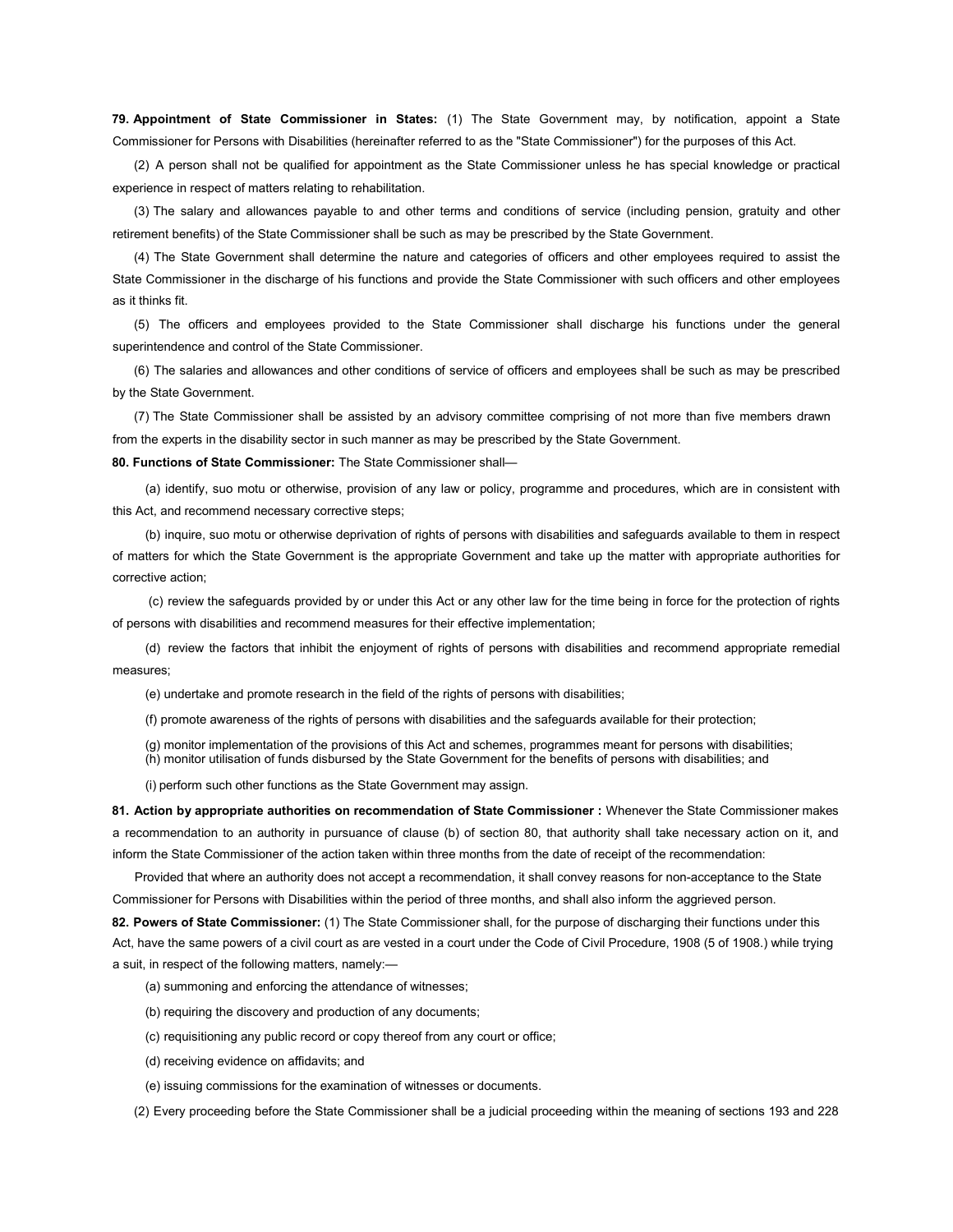(45 of 1860.)of the Indian Penal Code and the State Commissioners shall be deemed to be a civil court for the purposes of section 195 and Chapter XXVI of the Code of Criminal Procedure, 1973. (2 of 1974.)

83. Annual and special reports by State Commissioner: (1) The State Commissioner shall submit an annual report to the State Government and may at any time submit special reports on any matter, which, in its opinion, is of such urgency or importance that it shall not be deferred till submission of the annual report.

(2) The State Government shall cause the annual and the special reports of the State Commissioner for persons with disabilities to be laid before each House of State Legislature where it consists of two Houses or where such Legislature consist of one House, before that House along with a memorandum of action taken or proposed to be taken on the recommendation of the State Commissioner and the reasons for non-acceptance the recommendations, if any.

(3) The annual and special reports shall be prepared in such form, manner and contain such details as may be prescribed by the **State** 

Government.

## CHAPTER XIII

## SPECIAL COURT

84. Special Court: For the purpose of providing speedy trial, the State Government shall, with the concurrence of the Chief Justice of the High Court, by notification, specify for each district, a Court of Session to be a Special Court to try the offences under this Act. 85. Special Public Prosecutor: (1) For every Special Court, the State Government may, by notification, specify a Public Prosecutor or appoint an advocate, who has been in practice as an advocate for notless than seven years, as a Special Public Prosecutor for the purpose of conducting cases in that Court.

(2) The Special Public Prosecutor appointed under sub-section (1) shall be entitled to receive such fees or remuneration as may be prescribed by the State Government.

### CHAPTER XIV

#### NATIONAL FUND FOR PERSONS WITH DISABILITIES

86. National Fund for persons with disabilities:(1) There shall be constituted a Fund to be called the National Fund for persons with

disabilities and there shall be credited thereto—

(a) all sums available under the Fund for people with disabilities, constituted vide notification No. S.O. 573 (E), dated the 11th August, 1983 and the Trust Fund for Empowerment of Persons with Disabilities, constituted vide notification No. 30-03/2004-DDII, dated the 21st November, 2006, under the Charitable Endowment Act, 1890. (6 of 1890.)

(b) all sums payable by banks, corporations, financial institutions in pursuance of judgment dated the 16th April, 2004 of the Hon'ble Supreme Court in Civil Appeal Nos. 4655 and 5218 of 2000;

(c) all sums received by way of grant, gifts, donations, benefactions, bequests or transfers;

- (d) all sums received from the Central Government including grants-in-aid;
- (e) all sums from such other sources as may be decided by the Central Government.

(2) The Fund for persons with disabilities shall be utilised and managed in such manner as may be prescribed.

87. Accounts and audit: (1) The Central Government shall maintain proper accounts and other relevant records and prepare an annual statement of accounts of the Fund including the income and expenditure accounts in such form as may be prescribed in consultation with the Comptroller and Auditor-General of India.

(2) The accounts of the Fund shall be audited by the Comptroller and Auditor-General of India at such intervals as may be specified by him and any expenditure incurred by him in connection with such audit shall be payable from the Fund to the Comptroller and Auditor- General of India.

(3) The Comptroller and Auditor-General of India and any other person appointed by him in connection with the audit of the accounts of the Fund shall have the same rights, privileges and authority in connection with such audit as the Comptroller and Auditor-General of India generally has in connection with the audit of the Government accounts, and in particular, shall have the right to demand production of books of account, connected vouchers and other documents and papers and to inspect any of the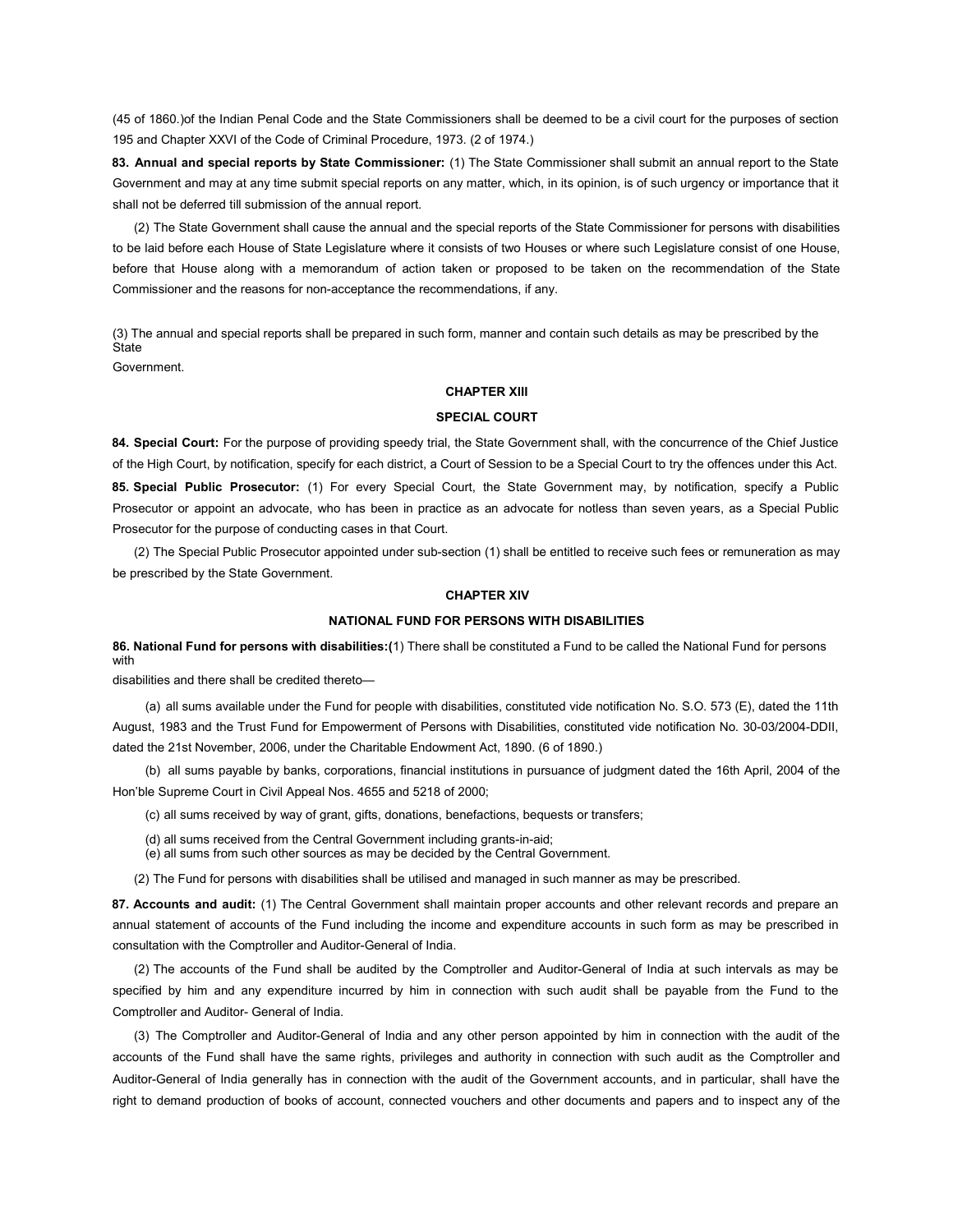offices of the Fund.

(4) The accounts of the Fund as certified by the Comptroller and Auditor-General of India or any other person appointed by him in this behalf, together with the audit report thereon, shall be laid before each House of Parliament by the Central Government.

## CHAPTER XV

## STATE FUND FOR PERSONS WITH DISABILITIES

88. State Fund for persons with disabilities: (1) There shall be constituted a Fund to be called the State Fund for persons with disabilities by a State Government in such manner as may be prescribed by the State Government.

(2) The State Fund for persons with disabilities shall be utilised and managed in such manner as may be prescribed by the State Government.

(3) Every State Government shall maintain proper accounts and other relevant records of the State Fund for persons with disabilities including the income and expenditure accounts in such form as may be prescribed by the State Government in consultation with the Comptroller and Auditor-General of India.

(4) The accounts of the State Fund for persons with disabilities shall be audited by the Comptroller and Auditor-General of India at such intervals as may be specified by him and any expenditure incurred by him in connection with such audit shall be payable from the State Fund to the Comptroller and Auditor-General of India.

(5) The Comptroller and Auditor-General of India and any person appointed by him in connection with the audit of the accounts of the State Fund for persons with disabilities shall have the same rights, privileges and authority in connection with such audit as the Comptroller and Auditor-General of India generally has in connection with the audit of the Government accounts, and in particular, shall have right to demand production of books of accounts, connected vouchers and other documents and papers and to inspect any of the offices of the State Fund.

(6) The accounts of the State Fund for persons with disabilites as certified by the Comptroller and Auditor-General of India or any other person appointed by him in this behalf together with the audit report thereon shall be laid before each House of the State Legislature where it consists of two Houses or where such Legislature consists of one House before that House.

#### CHAPTER XVI

## OFFENCES AND PENALTIES

89. Punishment for contravention of provisions of Act or rules or regulations made thereunder. Any person who contravenes any of the provisions of this Act, or of any rule made thereunder shall for first contravention be punishable with fine which may extend to ten thounsand rupees and for any subsequent contravention with fine which shall not be less than fifty thousand rupees but which may extend to five lakh rupees.

90. Offences by companies: (1) Where an offence under this Act has been committed by a company, every person who at the time the offence was committed, was in charge of, and was responsible to, the company for the conduct of the business of the company, as well as the company, shall be deemed to be guilty of the offence and shall be liable to be proceeded against and punished accordingly:

Provided that nothing contained in this sub-section shall render any such person liable to any punishment provided in this Act, if he proves that the offence was committed without his knowledge or that he had exercised all due diligence to prevent the commission of such offence.

(2) Notwithstanding anything contained in sub-section (1), where an offence under this Act has been committed by a company and it is proved that the offence has been committed with the consent or connivance of, or is attributable to any neglect on the part of any

director, manager, secretary or other officer of the company, such director, manager, secretary or other officer shall also be deemed to be guilty of that offence and shall be liable to be proceeded against and punished accordingly.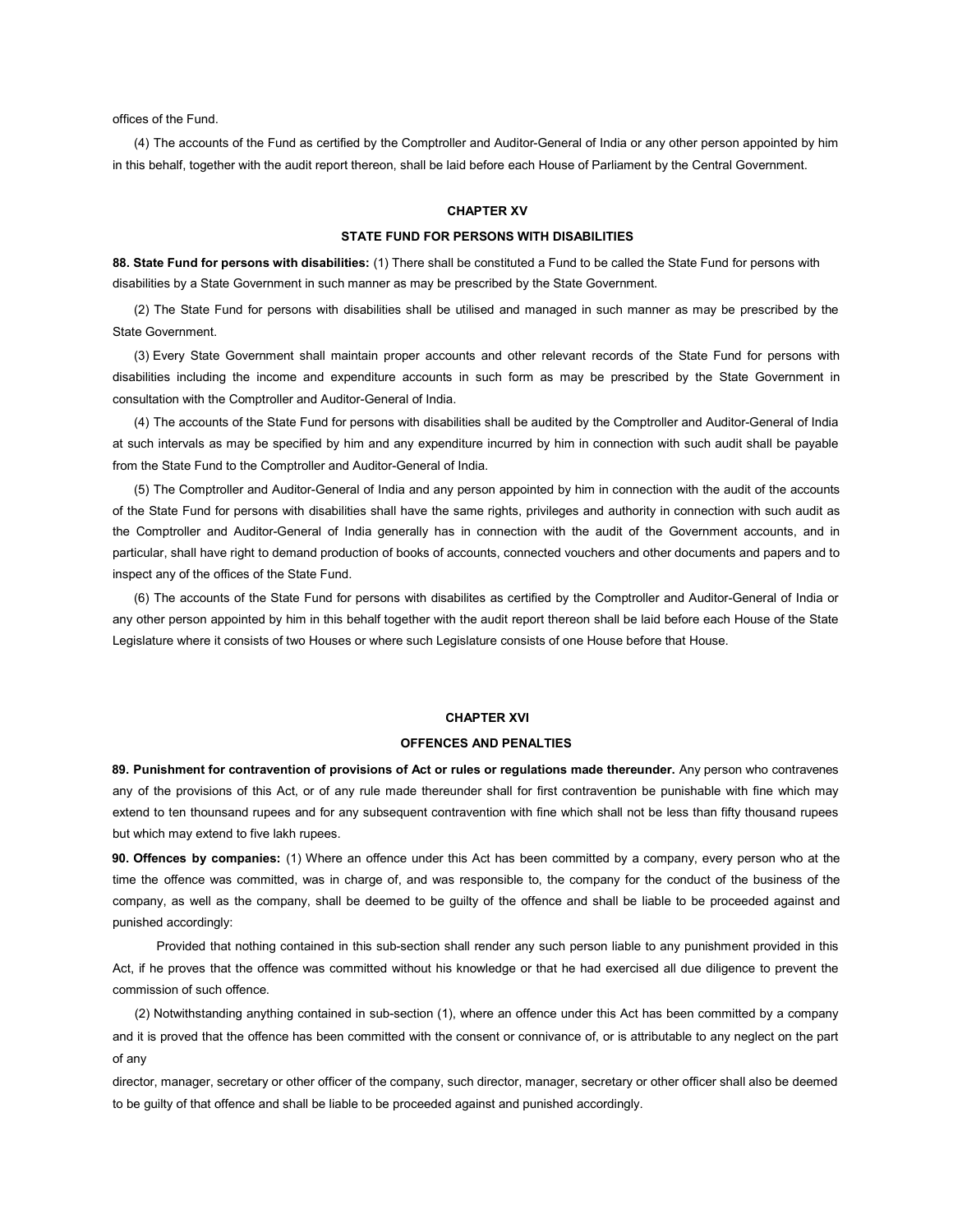#### Explanation.—For the purposes of this section,—

(a) "company" means any body corporate and includes a firm or other association of individuals; and

(b) "director", in relation to a firm, means a partner in the firm.

91. Punishment for fraudulently availing any benefit meant for persons with benchmark disabilities: Whoever, fraudulently avails or attempts to avail any benefit meant for persons with benchmark disabilities, shall be punishable with imprisonment for a term which may extend to two years or with fine which may extend to one lakh rupees or with both.

## 92. Punishment for offences of atrocities: Whoever,-

(a) intentionally insults or intimidates with intent to humiliate a person with disability in any place within public view;

(b) assaults or uses force to any person with disability with intent to dishonour him or outrage the modesty of a woman with disability;

- (c) having the actual charge or control over a person with disability voluntarily or knowingly denies food or fluids to him or her;
- (d) being in a position to dominate the will of a child or woman with disability and uses that position to exploit her sexually;
- (e) voluntarily injures, damages or interferes with the use of any limb or sense or any supporting device of a person with disability;

(f) performs, conducts or directs any medical procedure to be performed on a woman with disability which leads to or is likely to lead to termination of pregnancy without her express consent except in cases where medical procedure for termination of pregnancy is done in severe cases of disability and with the opinion of a registered medical practitioner and also with the consent of the guardian of the woman with disability,

shall be punishable with imprisonment for a term which shall not be less than six months but which may extend to five years and with fine.

93. Punishment for failure to furnish information : Whoever, fails to produce any book, account or other documents or to furnish any statement, information or particulars which, under this Act or any order, or direction made or given thereunder, is duty bound to produce or furnish or to answer any question put in pursuance of the provisions of this Act or of any order, or direction made or given thereunder, shall be punishable with fine which may extend to twenty-five thousand rupees in respect of each offence, and in case of continued failure or refusal, with further fine which may extend to one thousand rupees for each day, of continued failure or refusal after the date of original order imposing punishment of fine.

94. Previous sanction of appropriate Government: No Court shall take cognizance of an offence alleged to have been committed by an employee of the appropriate Government under this Chapter, except with the previous sanction of the appropriate Government or a complaint is filed by an officer authorised by it in this behalf.

95. Alternative punshiment : Where an act or omission constitutes an offence punishable under this Act and also under any other Central or State Act, then, notwithstanding anything contained in any other law for the time being in force, the offender found guilty of such offence shall be liable to punishment only under such Act as provides for punishment which is greater in degree.

## CHAPTER XVII

## MISCELLANEOUS

96. Application of other laws not barred : The provisions of this Act shall be in addition to, and not in derogation of, the provisions of any other law for the time being in force.

97. Protection of action taken in good faith: No suit, prosecution or other legal proceeding shall lie against the appropriate Government or any officer of the appropriate Government or any officer or employee of the Chief Commissioner or the State Commissioner for anything which is in good faith done or intended to be done under this Act or the rules made thereunder.

98. Power to remove difficulties: (1) If any difficulty arises in giving effect to the provisions of this Act, the Central Government may, by order, published in the Official Gazette, make such provisions or give such directions, not inconsistent with the provisions of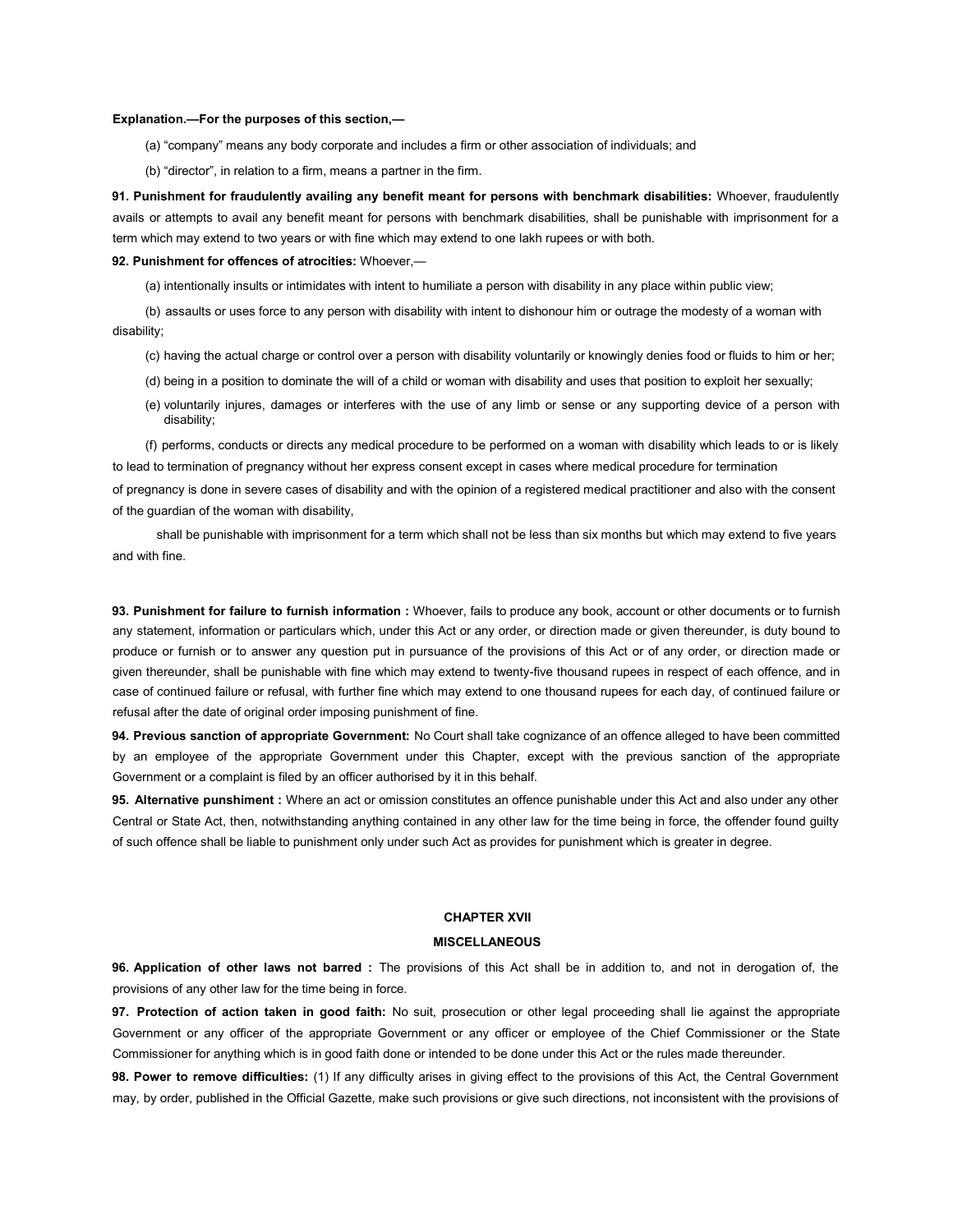this Act, as may appear to it to be necessary or expedient for removing the difficulty:

Provided that no such order shall be made under this section after the expiry of the period of two years from the date of commencement of this Act.

(2) Every order made under this section shall be laid as soon as may be, after it is made, before each House of Parliament.

99. Power to amend Schedule: (1) On the recommendations made by the appropriate Government or otherwise, if the Central Government is satisfied that it is necessary or expedient so to do, it may, by notification, amend the Schedule and any such notification being issued, the Schedule shall be deemed to have been amended accordingly.

(2) Every such notification shall, as soon as possible after it is issued, shall be laid before each House of Parliament.

100. Power of State Government to make rules : (1) The Central Government may, subject to the condition of previous publication, by notification, make rules for carrying out the provisions of this Act.

(2) In particular, and without prejudice to the generality of the foregoing power, such rules may provide for all or any of the following matters, namely:—

(a) the manner of constituting the Committee for Research on Disability under sub-section (2) of section 6;

(b) the manner of notifying the equal opportunity policy under sub-section (1) of section 21;

- (c) the form and manner of maintaining records by every establishment under sub-section (1) of section 22;
- (d) the manner of maintenance of register of complaints by grievance redressal officer under sub-section (3) of section 23;
- (e) the manner of furnishing information and return by establishment to the Special Employment Exchange under section 36;
- (f) the composition of the Assessment Board under sub-section (2) and manner of assessment to be made by the Assessment Board under sub-section (3) of section 38;
- (g) rules for person with disabilites laying down the standards of accessibility under section 40;
- (h) the manner of application for issuance of certificate of disability under sub-section (1) and form of certificate of disability under sub-section (2) of section 58;
- (i) the allowances to be paid to nominated Members of the Central Advisory Board under sub-section (6) of section 61;
- (j) the rules of procedure for transaction of business in the meetings of the Central Advisory Board under section 64;
- (k) the salaries and allowances and other conditions of services of Chief Commissioner and Commissioners under subsection (4) of section 74;
- (l) the salaries and allowances and conditions of services of officers and staff of the Chief Commissioner under sub-section (7) of section 74;
- (m) the composition and manner of appointment of experts in the advisory committee under sub-section (8) of section 74;
- (n) the form, manner and content of annual report to be prepared and submitted by the Chief Commissioner under subsection (3) of section 78;
- (o) the procedure, manner of utilisation and management of the Fund under sub-section (2) of section 86; and
- (p) the form for preparation of accounts of Fund under sub-section (1) of section 87.

(3) Every rule made under this Act shall be laid, as soon as may be after it is made, before each House of Parliament while it is in session, for a total period of thirty days which may be comprised in one session or in two or more successive sessions, and if, before the expiry of the session immediately following the session or the successive sessions aforesaid, both Houses agree in making any modification in the rule or both Houses agree that the rule should not be made, the rule shall thereafter have effect only in such modified form or be of no effect, as the case may be; so, however, that any such modification or annulment shall be without prejudice to the validity of anything previously done under that rule.

101. Power of State Government to make rules : (1) The State Government may, subject to the condition of previous publication, by notification, make rules for carrying out the provisions of this Act, not later than six months from the date of commencement of this Act.

(2) In particular, and without prejudice to the generality of foregoing powers, such rules may provide for all or any of the following matters, namely:—

(a) the manner of constituting the Committee for Research on Disablity under sub-section (2) of section 5;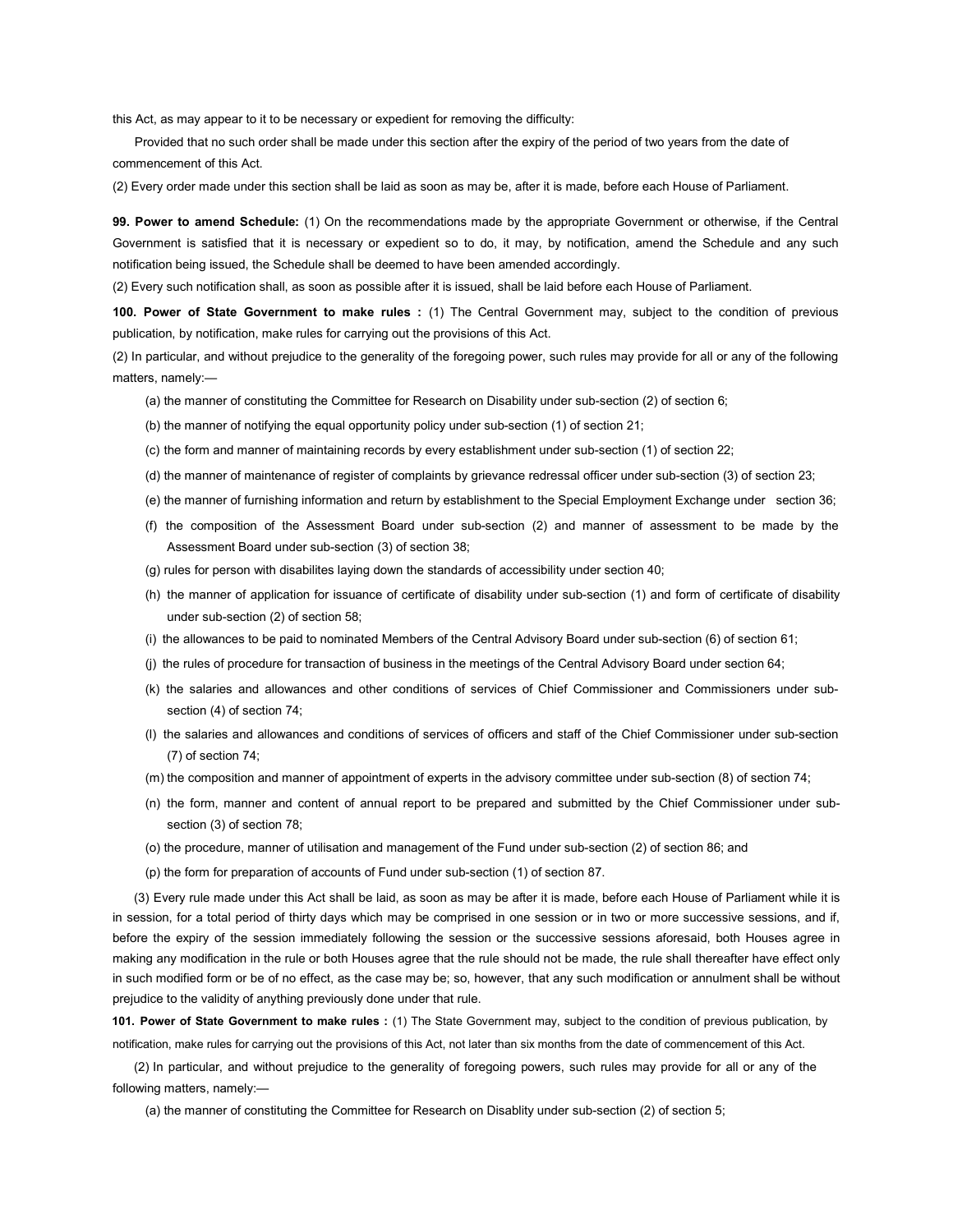(b) the manner of providing support of a limited guardian under sub-section (1) of section 14;

(c) the form and manner of making an application for certificate of registration under sub-section (1) of section 51;

- (d) the facilities to be provided and standards to be met by institutions for grant of certificate of registration under sub-section (3) of section 51;
- (e) the validity of certificate of registration, the form of, and conditions attached to, certificate of registration under sub-section (4) of section 51;

(f) the period of disposal of application for certificate of registration under sub-section (7) of section 51; (g) the period within which an appeal to be made under sub-section (1) of section 53;

(h) the time and manner of appealing against the order of certifying authority under sub-section (1) and manner of disposal of

(i) the allowances to be paid to nominated Members of the State Advisory Board under sub-section (6) of section 67;

(j) the rules of procedure for transaction of business in the meetings of the State Advisory Board under section 70;

(k) the composition and functions of District Level Committee under section 72;

such appeal under sub-section (2) of section 59;

(l) salaries, allowances and other conditions of services of the State Commissioner under sub-section (3) of section 79;

(m) the salaries, allowances and conditions of services of officers and staff of the State Commissioner under sub-section (3) of section 79;

(n) the composition and manner of appointment of experts in the advisory committee under sub-section (7) of section 79;

(o) the form, manner and content of annual and special reports to be prepared and submitted by the State Commissioner under sub-section (3) of section 83;

(p) the fee or remuneration to be paid to the Special Public Prosecutor under sub-section (2) of section 85;

(q) the manner of constitution of State Fund for persons with disabilities under sub-section (1), and the manner of utilisation and management of State Fund under sub-section (2) of section 88;

(r) the form for preparation of accounts of the State Fund for persons with disabilities under sub-section (3) of section 88.

(3) Every rule made by the State Government under this Act shall be laid, as soon as may be after it is made, before each House of the State Legislature where it consists of two Houses, or where such State Legislature consists of one House, before that House.

102. Repeal and savings: (1) The Persons with Disabilities (Equal Opportunity Protection of Rights and Full Participation) Act, 1995 (1 of 1996) is hereby repealed.

(2) Notwithstanding the repeal of the said Act, anything done or any action taken under the said Act, shall be deemed to have been done or taken under the corresponding provisions of this Act.

(3)

## THE SCHEDULE

## [See clause (zc) of section 2]

#### SPECIFIED DISABILITY

## 1. Physical disability:

A. Locomotor disability (a person's inability to execute distinctive activitiesassociated with movement of self and objects resulting from

affliction of musculoskeletal or nervous system or both), including—

(a) "leprosy cured person" means a person who has been cured of leprosy but is suffering from—

(i) loss of sensation in hands or feet as well as loss of sensation and paresis in the eye and eye-lid but with no manifest deformity;

(ii) manifest deformity and paresis but having sufficient mobility in their hands and feet to enable them to engage in normal economic activity;

(iii) extreme physical deformity as well as advanced age which prevents him/her from undertaking any gainful occupation,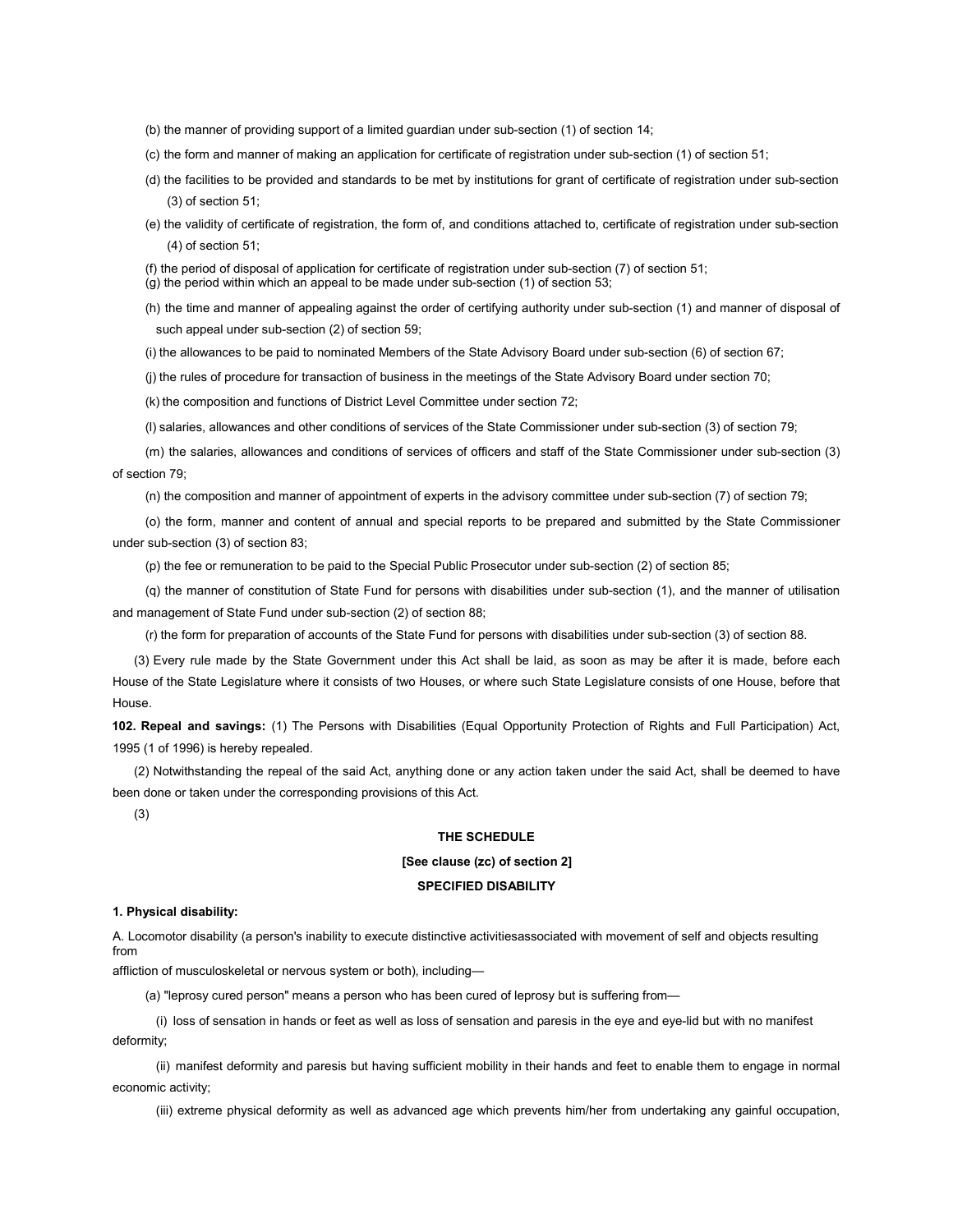and the expression "leprosy cured" shall construed accordingly;

(b) "cerebral palsy" means a Group of non-progressive neurological condition affecting body movements and muscle coordination, caused by damage to one or more specific areas of the brain, usually occurring before, during or shortly after birth;

(c) "dwarfism" means a medical or genetic condition resulting in an adult height of 4 feet 10 inches (147 centimeters) or less;

(d) "muscular dystrophy" means a group of hereditary genetic muscle disease that weakens the muscles that move the human body and persons with multiple dystrophy have incorrect and missing information in their genes, which prevents them from making the proteins they need for healthy muscles. It is characterised by progressive skeletal muscle weakness, defects in muscle proteins, and the death of muscle cells and tissue;

(e) "acid attack victims" means a person disfigured due to violent assaults by throwing of acid or similar corrosive substance.

#### B. Visual impairment—

(a) "blindness" means a condition where a person has any of the following conditions, after best correction—

(i) total absence of sight; or

(ii) visual acuity less than 3/60 or less than 10/200 (Snellen) in the better eye with best possible correction; or

(iii) limitation of the field of vision subtending an angle of less than10 degree.

(b) "low-vision" means a condition where a person has any of the following conditons, namely:—

(i) visual acuity not exceeding 6/18 or less than 20/60 upto 3/60 or upto 10/200 (Snellen) in the better eye with best possible corrections; or

(ii) limitation of the field of vision subtending an angle of less than 40 degree up to 10 degree.

## C. Hearing impairment—

- (a) "deaf" means persons having 70 DB hearing loss in speech frequencies in both ears;
- (b) "hard of hearing" means person having 60 DB to 70 DB hearing loss inspeech frequencies in both ears;

D. "speech and language disability" means a permanent disability arising out of conditions such as laryngectomy or aphasia affecting one or more components of speech and language due to organic or neurological causes.

2. Intellectual disability, a condition characterised by significant limitation both in intellectual functioning (rasoning, learning, problem solving) and in adaptive behaviour which covers a range of every day, social and practical skills, including—

(a) "specific learning disabilities" means a heterogeneous group of conditions wherein there is a deficit in processing language, spoken or written, that may manifest itself as a difficulty to comprehend, speak, read, write, spell, or to do mathematical calculations and includes such conditions as perceptual disabilities, dyslexia, dysgraphia, dyscalculia, dyspraxia and developmental aphasia;

(b) "autism spectrum disorder" means a neuro-developmental condition typically appearing in the first three years of life that significantly affects a person's ability tocommunicate, understand relationships and relate to others, and is frequently associated with unusal or stereotypical rituals or behaviours.

3. Mental behaviour,—"mental illness" means a substantial disorder of thinking, mood, perception,orientation or memory that grossly impairs judgment, behaviour, capacity to recognise reality or ability to meet the ordinary demands of life, but does not include retardationwhich is a conditon of arrested or incomplete development of mind of a person, specially characterised by subnormality of intelligence.

#### 4. Disability caused due to—

(a) chronic neurological conditions, such as—

(i) "multiple sclerosis" means an inflammatory, nervous system disease in which the myelin sheaths around the axons of nerve cells of the brain and spinalcord are damaged, leading to demyelination and affecting the ability of nervecells in the brain and spinal cord to communicate with each other;

(ii) "parkinson's disease" means a progressive disease of the nervoussystem marked by tremor, muscular rigidity, and slow,